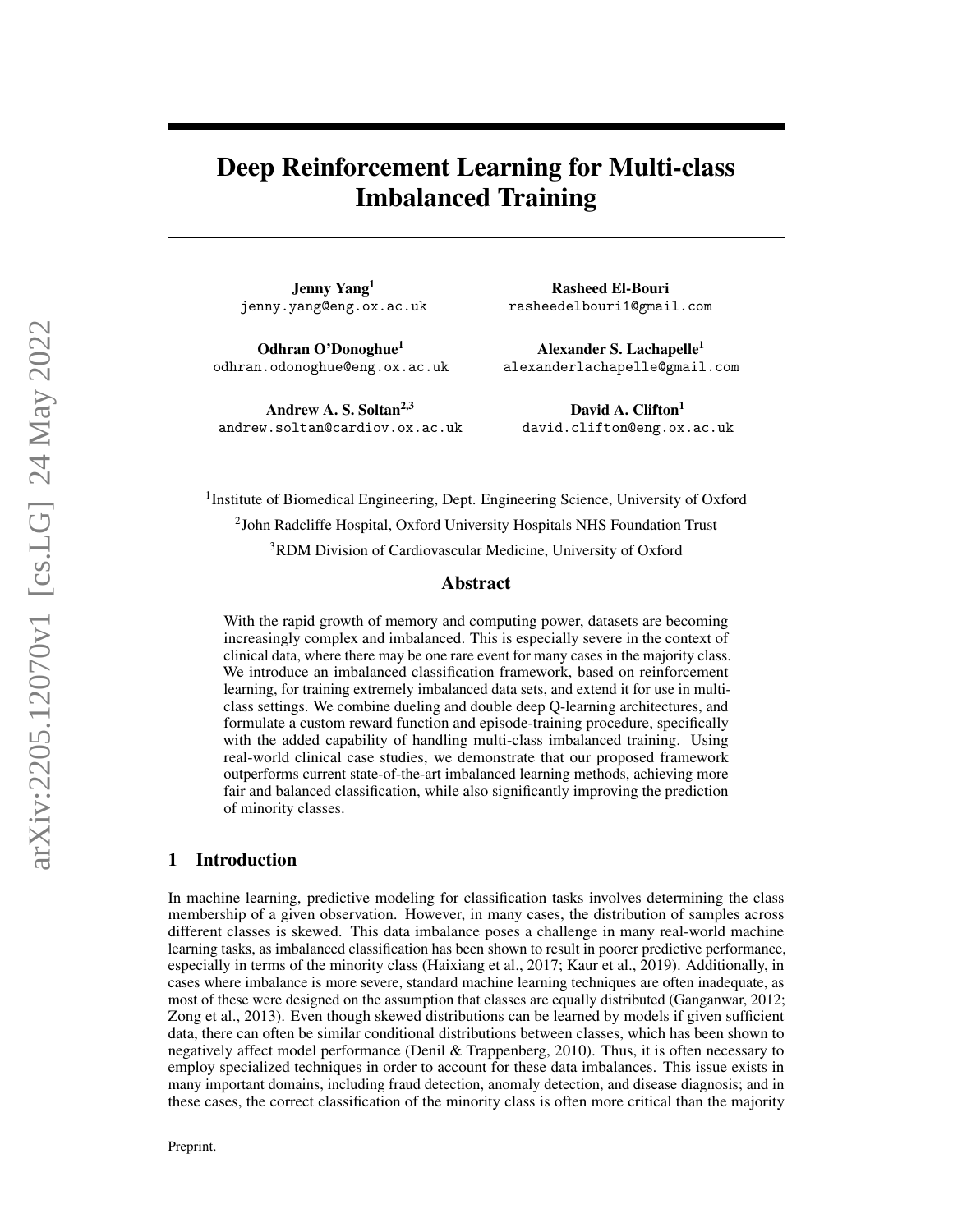class. In this paper, we propose a general framework for training algorithms on both binary and multi-class imbalanced datasets, using deep reinforcement learning. While the framework can be applied across disciplines, we focus on clinical applications for four reasons. First, because instances of "diseased" patients generally occur much less frequently than those of "healthy" patients, making it an ideal domain to investigate our framework. Second, because the issue of class imbalance is compounded by the multi-class nature of clinical problems, and by the dozens (sometimes hundreds) of possible diagnosis codes. Third, because of inter-disease heterogeneity. And finally, because a bias towards the majority class can have severe consequences in real-world settings, where patients belonging to a minority class could receive worse care.

Two general categories of approaches have been introduced for overcoming data imbalance issues in machine learning: data-level approaches and algorithm-level approaches (Haixiang et al., 2017; Kaur et al., 2019; Tyagi & Mittal, 2020). Data-level solutions include re-sampling the training data to make it more balanced. Two straightforward ways of doing this are: 1) adding instances of the underrepresented class or 2) removing instances from the overrepresented class. These are known as oversampling or undersampling, respectively. Both techniques can be problematic, as oversampling can increase the chances of overfitting since it utilizes exact copies of the minority class (and additionally, can lead to solutions that tend towards memorization, rather than learning a rule for the minority class), and under-sampling discards data points (wasting information that could be used for learning), making it harder for an algorithm to learn the decision boundary between classes (He  $\&$ Ma, 2013; Fernandez et al., 2018). Another oversampling approach is generating synthetic samples of the underrepresented class. A common method using this approach is the Synthetic Minority Oversampling Technique (SMOTE), which is an algorithm that selects two or more similar minority instances (using a distance measure), and perturbs an instance, one attribute at a time, by a random amount within the difference of the two chosen instances (Chawla et al., 2002). Although SMOTE generates new samples, it does not consider the majority class, which can lead to more ambiguous samples if there is significant overlap between classes. Furthermore, for clinical applications, there are not always clinical quality measures or evaluation metrics for synthetic data, making it harder to adopt into practice (Chen et al., 2021). Additionally, many clinical variables such as diagnoses are categorical, so perturbing may not be appropriate or relevant, and thus, reduces the potential variability of the generated samples.

A common algorithm-level approach includes using a penalized/cost-sensitive model. Cost-sensitive learning directly modifies an algorithm by setting different weighted costs to adjust for the bias of each respective class. As deep models are typically trained by backpropagation of an error, errors from each class are treated equivalently, which for imbalanced training, skews a model more towards one class than another. As many machine learning methods are trained through gradient-based learning, equally weighting the losses of imbalanced classes leads to fitting parameters that are biased to the majority class (due to the aggregation of the losses prior to calculating gradients).

Reinforcement learning (RL) - where an agent learns a task by trial and error, using a reward system - has demonstrated promising results for a wide variety of tasks (Section B of the Supplementary Material). Recently, Lin et al. (2019) showed that a deep Q-network (DQN) was effective for imbalanced classification. Using both image and text datasets, they demonstrated that their method achieved better balanced classification on imbalanced datasets than other imbalanced classification methods, such as over-/under-sampling, using cost-sensitive weights, and using decision-threshold adjustment. Although they demonstrated a strong RL-based classifier, they only evaluated their method on data imbalance ratios of up to 10%. However, in the case of clinical data (which we are focused on), there may be one rare event for hundreds or thousands of cases in the majority class. Furthermore, they only evaluated binary classification tasks; but often, a higher degree of granularity is required, as binning values to fewer (i.e. binary) classes may not be biologically relevant (especially when classes are categorical) and is heavily biased on the sample population (Yang et al., 2022a).

Thus, to extend the work of Lin et al. (2019), we formulated a framework that can be applied to multi-class classification problems, while being robust to extreme class imbalances ( $\gg$  90%). We trained double dueling deep Q-networks (DDQN) with a specialized reward function, for the purpose of mitigating data imbalances. We evaluated our framework on two independent, real-world, imbalanced-class clinical tasks - COVID-19 screening using anonymized electronic health record (EHR) data from hospital emergency rooms (binary prediction) and patient diagnosis in ICU wards using the eICU Collaborative Research Database (eICU-CRD) (multiclass prediction). Although we use clinical case studies, our methods can be adapted to many different classification tasks. Therefore,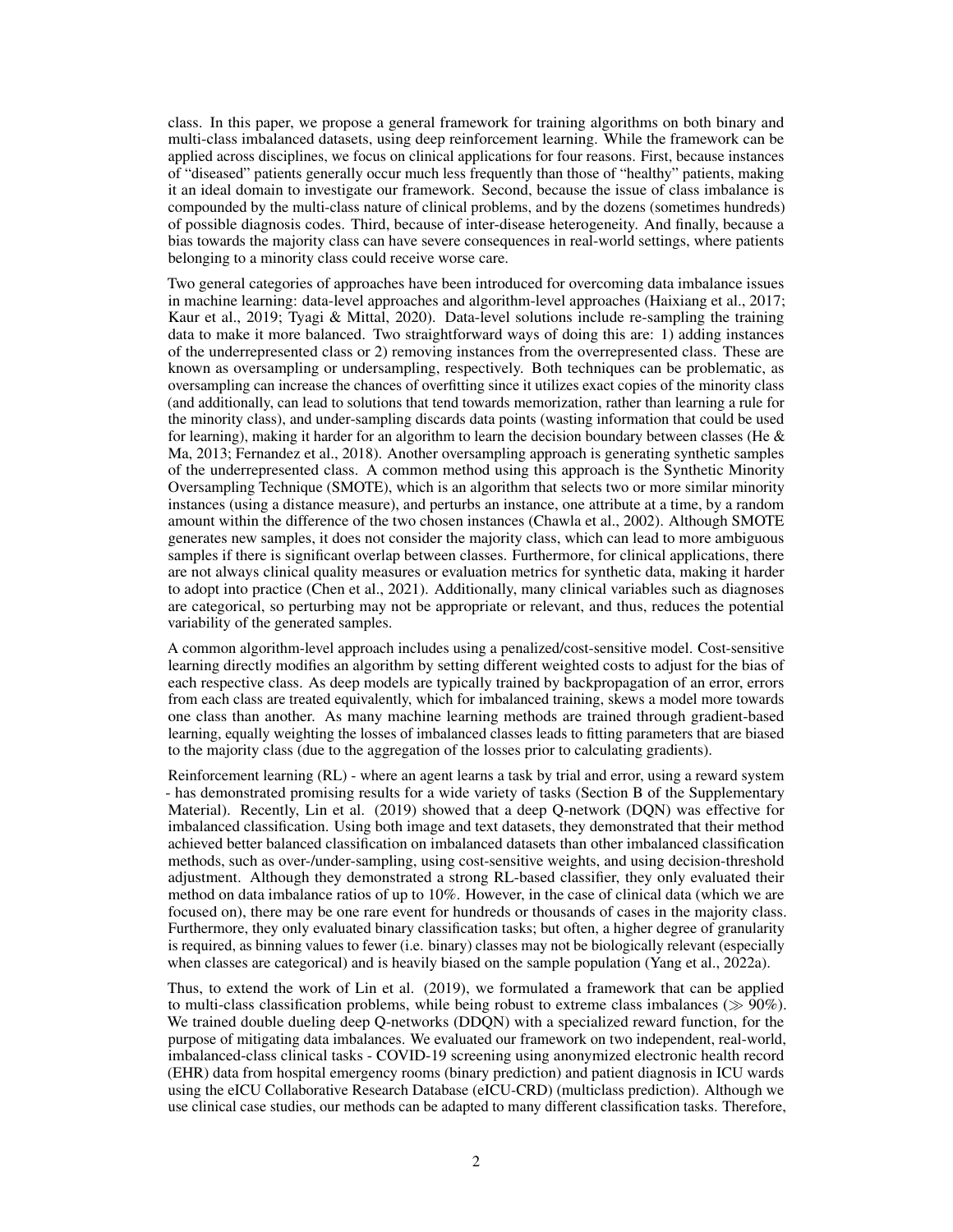through our study, we hope to encourage and demonstrate the effectiveness of deep reinforcement learning on a wider range of prediction tasks, including those that are multi-class in nature, and may have extreme data imbalances.

# 2 The Q-imb Method

We extend the work of Lin et al. (2019) to propose Q-imb, a framework to apply Q-learning to both binary and multi-class imbalanced classification problems.

To formulate classification as a reinforcement learning task, we model our problem as a sequential decision-making task using a finite Markov Decision Process (MDP) framework. A typical MDP is defined using a tuple of five variables  $(s, a, p, r, \gamma)$ , where: s is the state space of the process, a is the action that an agent takes,  $p$  is the transition probability that results from an action,  $r$  is the reward expected for a given action, and  $\gamma$  is the discount rate for future rewards.

During training, a batch of data is randomly shuffled and presented to the model in order. The features of each sample presented makes up the state  $s$ , and the subsequent action selected  $a$  is used to select a label for classification. The reward r is derived from the accuracy of classification. For a given  $NxD$ dataset, where  $N =$  number of samples,  $D =$  feature dimensionality, and  $K =$  number of classification categories; each sample  $s$ , has dimensionality  $D$ ; and each action  $a$  is selected from one of K classes.

Here,  $p$  is deterministic, as the agent moves from one state to the next according to the order of samples in the training data. Because the selection of  $a$  does not determine the following sample  $s$ presented to the agent, an alternative dependency must be introduced between  $s$  and  $a$ . To this end, when an agent incorrectly classifies a minority class, the training episode is terminated, preventing any further reward  $r$ . This allows for a relationship between  $s$  and  $a$  to be learned.

#### 2.1 Defining Reward for Multi-class Imbalance

The reward,  $r_t$ , is the evaluation signal measuring the success of the agent's selected action. A positive reward is given when the agent correctly classifies the sample, and a negative reward is given otherwise, thus allowing the agent to learn the optimal behavior for prediction. To accommodate for class imbalance in multi-class training data, we make the reward proportional to the relative presence of a sample in the data. The absolute reward value of a sample from the minority class is thus higher than that in the majority class, making the model more sensitive to the minority class. With  $l_k$  as the label of the sample, the reward function used is:

$$
R(s_k, a_k, l_k) = \begin{cases} \lambda_k & \text{if } a_k = l_k \\ -\lambda_k & \text{if } a_k \neq l_k \end{cases} \qquad (1) \qquad \qquad \lambda_k = \frac{\frac{1}{N_k}}{\left\| \frac{1}{N_0}, \frac{1}{N_1}, \dots, \frac{1}{N_k} \right\|^2} \qquad (2)
$$

 $N_k$  represents the number of class instances in class k and  $\lambda$  is a trade-off parameter used for adjusting the influence of the minority and majority classes. We found that our model achieved desirable performance when  $\lambda$  is the vector-normalized reciprocal of the number of class instances, as shown in Eq. 2.

To balance immediate and future rewards, a discount factor,  $\gamma \in [0, 1)$ , is used.

#### 2.2 Algorithmic Adaptations for Multi-class Imbalance

To effectively perform reinforcement learning under a multi-class imbalance setting, we propose the use of a double dueling deep Q-network (D-DDQN). We first begin by discussing the Q-value function. We then proceed to justify the use of dueling and double Q-learning components in the domain of class-imbalanced multi-class learning.

#### 2.2.1 Policy Iteration by Q-Learning

An optimal policy  $\pi^*$  is a policy that maximizes  $v^{\pi}$  (the value of a state-action combination), and this can be discovered by iterating through a series of policies,  $\{\pi\}_i^k$ , where  $\pi^* = \pi^k$ . Using the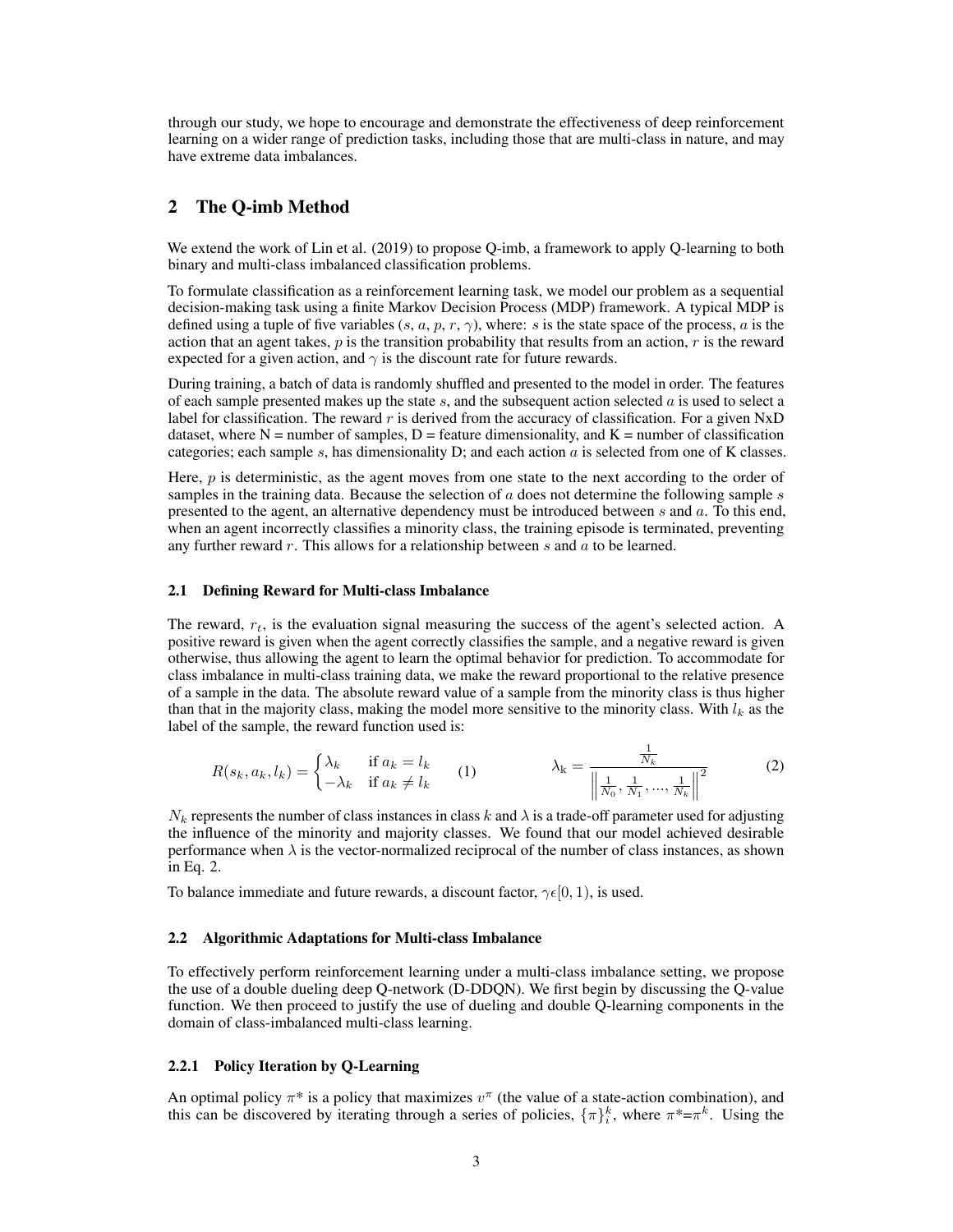Bellman equation,  $v^{\pi}$  can be solved for by solving a system of linear equations and calculating a set of Q-values, where Q represents the action-value function:

$$
Q_i^{\pi}(s_t, a_t) = r(s_t, a_t) + \gamma \sum_{s_{t+1}} p(s_{t+1}|s_t, a_t) v_i^{\pi}(s_{t+1}),
$$
\n(3)

which gives successive policies:

$$
\pi_{i+1}(a_t|s_t) = \arg\max_a Q_i^{\pi}(s_t, a_t),\tag{4}
$$

where,  $\pi^* = arg \max_a Q^*$ . Finally, to relate the state-action value function and Q function, we can use the advantage function:

$$
A^{\pi}(s_t, a_t) = Q^{\pi}(s_t, a_t) - V^{\pi}(s_t)
$$
\n(5)

#### 2.2.2 Dueling Q-Network Architecture

In the standard DQN setup, the output layer of the network corresponds to predicted Q-values for state-action pairs. In situations with a high number of possible state-action pairs such as multi-class prediction tasks, it becomes difficult to provide update information about the state because only one state-action pair in a state can be trained at a time. To alleviate this, the Dueling DQN provides a method to train state representations independently of action representations.

For a DQN, the Q-network implemented is a single-stream neural network. This is a standard neural network with a continuous sequence of fully connected layers. The Dueling Q-network instead implements a fully-connected neural network with two streams - one to estimate the value (scalar) and another to estimate the advantages of each action (vector). These two streams are combined to produce a single output, which is the  $Q$  function. This is known as a dueling network (Wang et al., 2016), and is shown in Section C of the Supplementary Material.

Based on the definition of the advantage function, we represent  $Q$  as:

$$
Q_i^{\pi}(s_t, a_t; \theta_i, \alpha_i, \beta_i) = V_i^{\pi}(s_t; \theta_i, \beta_i) + \left(A_i^{\pi}(s_t, a_t; \theta_i, \alpha_i) - softmax(A_i^{\pi}(s_t, a_{t+1}; \theta_i, \alpha_i))\right),
$$
\n(6)

where  $\alpha$  and  $\beta$  represent the parameters of the A and V streams of the fully connected layers, respectively. The additional softmax module is to allow Q to recover V and A uniquely. Additionally, this extra term does not change the relative rank of  $A$  (and subsequently, Q-values), which preserves the  $\epsilon$ -greedy policy (which we use in our training). A full explanation for adding this additional module can be found in Wang et al. (2016).

#### 2.2.3 Double Deep Q-Learning

In each episode, the combinations of states, actions, and rewards at each step,  $(s_t, a_t, r_t, s_{t+1})$ , are stored in the agent's working memory, M. To learn the parameters of the  $Q$ -network  $\theta$ , a randomly sampled subset of these transitions  $B$ , are used in the gradient descent step. The  $Q$ -network is optimized using the mean-squared error loss function:

$$
L(\theta_i) = \sum_{(s_t, a_t, r_t, s_{t+1}) \in B} (y - Q(s_t, a_t; \theta_i))^2
$$
\n(7)

As in traditional supervised learning, y can be viewed as the target to be predicted and  $Q(s, a; \theta_i)$  is the prediction. We implement  $y$  following the format of a Double Deep O-Network (DDON).

It has been shown that a standard DQN is more likely to give overoptimistic value estimates for actions (Thrun and Schwartz, 1993). A DQN uses the current Q-network to determine an action, as well as estimate its value. This increases the likelihood of selecting overestimated values (from the maximization step), making it harder to learn the optimal policy, as overestimations can occur even when action values are incorrect. This can become even more complex when there are a high number of possible state-action pairs, as seen in multi-class scenarios. Double Deep Q-Learning (DDQN)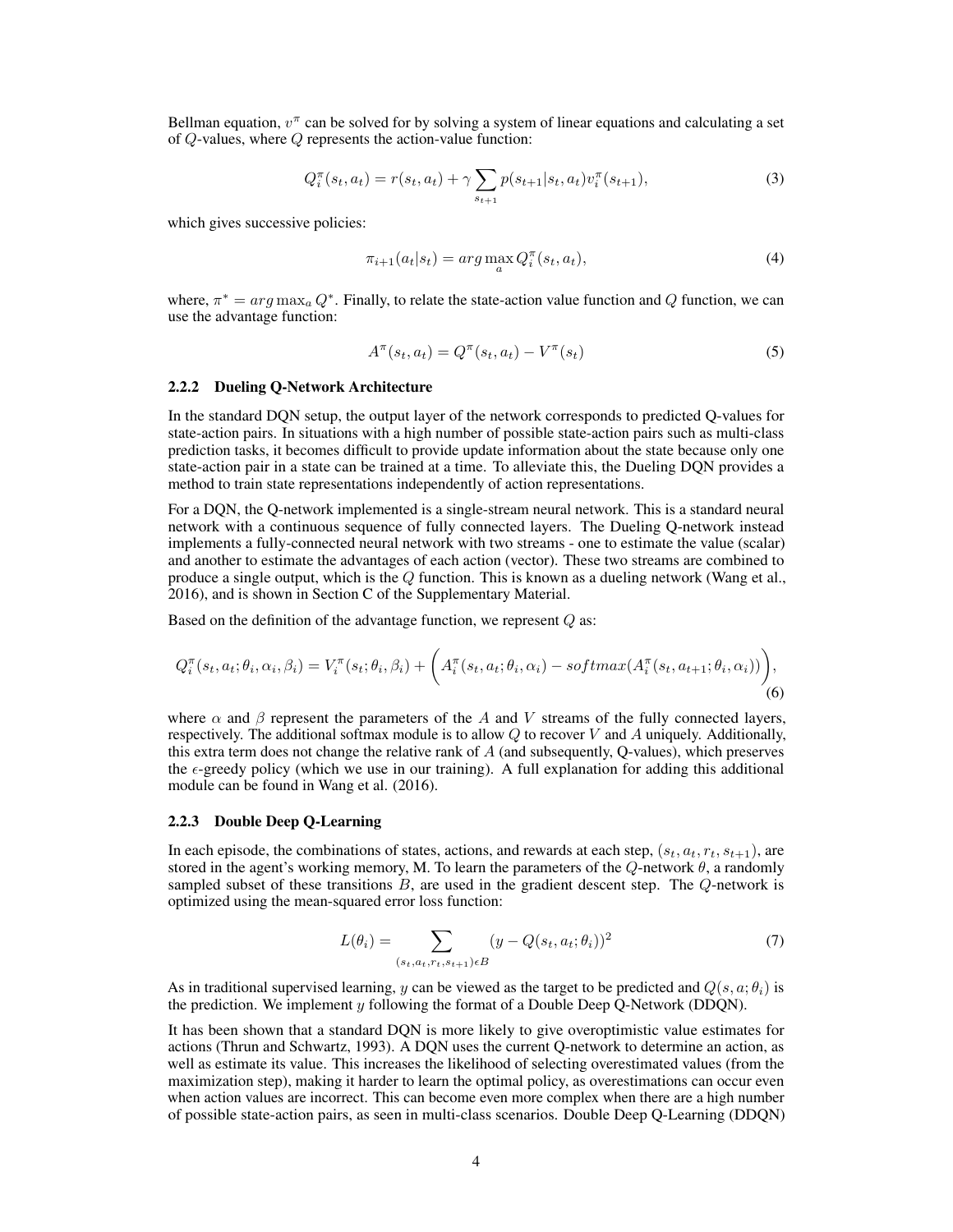

Figure 1: Overview of the reinforcement learning framework used. A dueling network architecture, with two streams to independently estimate the state-values (scalar) and advantages (vector) for each action, is shown.

was introduced as a method of reducing this overestimation (van Hasselt et al., 2015). Unlike a DQN, a DDQN, decouples the selection and evaluation steps, and instead, uses the current Q-network to select actions, and the target Q-network to estimate its value (Sui et al., 2018). Thus, a separate set of weights,  $\theta'$ , are used to provide an unbiased estimate of value.

We implement the DDQN algorithm using the following target function:

$$
y_i = r_t + (1 - term)\gamma Q(s_{t+1}, arg\max_a Q(s_{t+1}, a_{t+1}; \theta_i); \theta'_i)
$$
\n
$$
(8)
$$

As previously mentioned, a dependency between a state and action needs to be established for the agent to learn a relationship. Thus, within this function, the value of  $term$  is set to 1 once the agent reaches its terminal state, and 0 otherwise. A terminal state is reached after the agent has iterated through all samples in the training data (or a set number of samples, specified at the beginning of training), or when the agent misclassifies a sample from the minority class(es) (preventing any further reward).

#### 3 Model Comparators and Evaluation Metrics

We compare the effectiveness of Q-imb against three baseline models - a fully-connected neural network, XGBoost, and a DDQN with no dueling component (each with no added imbalanced learning strategy applied). We also compare results of models with the addition of two commonly used, state-of-the-art imbalanced data-learning methods:

SMOTE: SMOTE was applied to the training set using a minority oversampling strategy of 0.2 (i.e. the minority class was oversampled to have 20% of the number of samples in the majority class).

Cost-Sensitive Learning: Different weighted costs were assigned to each class during training. The value of class weights chosen were inversely proportional to class frequencies in the training data.

We trained both a neural network and XGBoost model as-is, and additionally trained implementations that utilized SMOTE and cost-sensitive learning. Appropriate hyperparameter values for all models were determined through standard 5-fold cross-validation (CV), using the training set. For the DDQN without a dueling component, we use the same hyperparameter settings as Q-imb, to directly compare balanced classification performance of both methods. Details on network architecture and final hyperparameter values used for each model can be found in Section H of the Supplementary Material.

To evaluate the classification performance, we calculate the sensitivity, specificity, and the area under receiver operator characteristic curve (AUROC) across all test sets.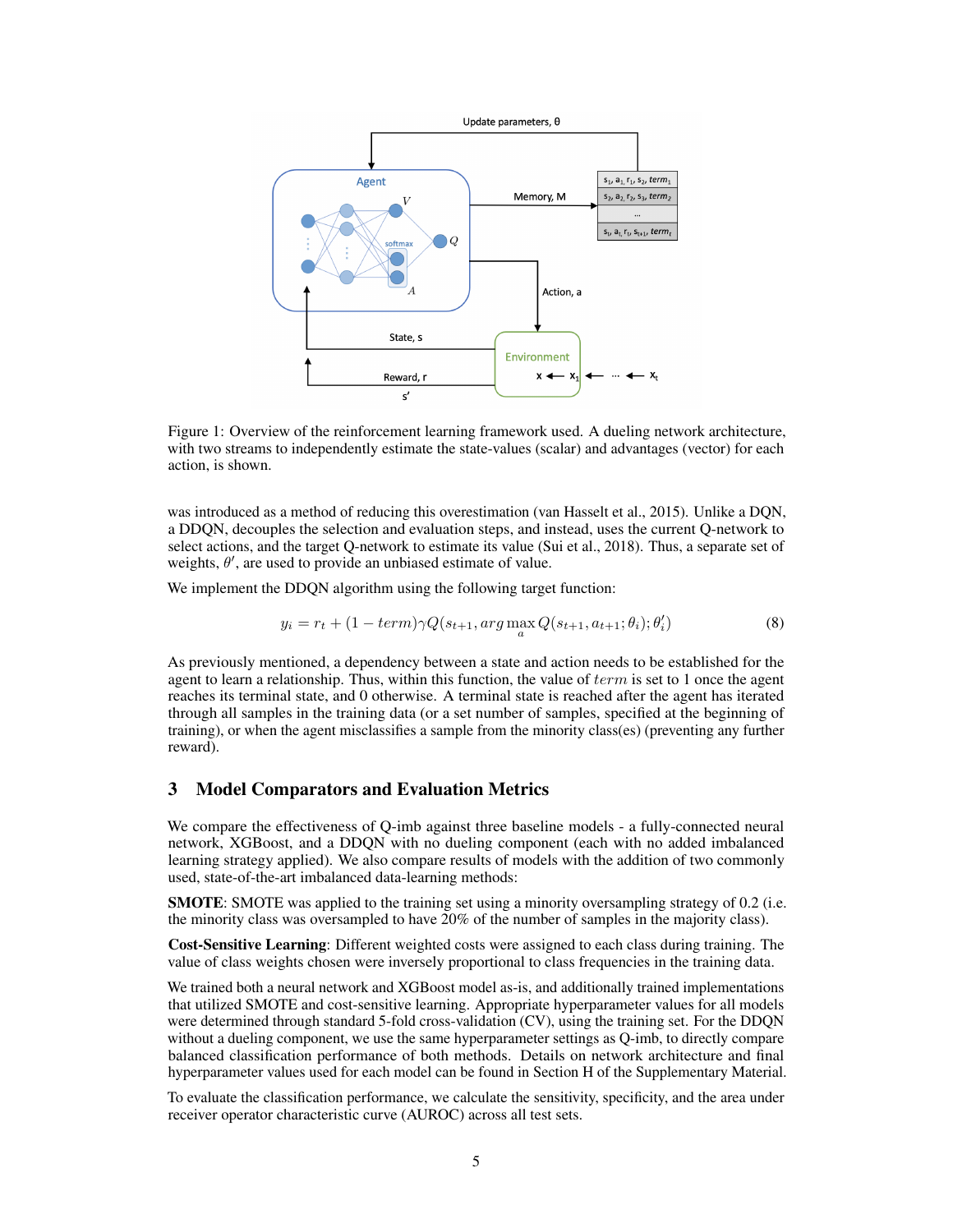As the purpose of our model is to effectively train models on imbalanced data, we use F-measure and G-mean metrics to evaluate the balanced classification performance of each model. These are known as the harmonic and geometric means, respectively. A higher F value implies that sensitivity and precision are simultaneously high (Gu et al., 2009). Similarly, the geometric mean evaluates sensitivity and specificity, ensuring that both the true positive and true negative rates are high (Gu et al., 2009). Equations for F and G metrics can be found in Section E of the Supplementary Material.

# 4 Prediction Tasks and Datasets

COVID-19 Status Prediction: To show that Q-imb is effective for binary classification, we train models to predict the COVID-19 status for patients presenting to hospital emergency departments across four United Kingdom (UK) National Health Service (NHS) Trusts, using anonymized EHR data (specifically, blood tests and vital sign features). We trained and optimized our model using 114,957 COVID-free patient presentations from OUH prior to the global COVID-19 outbreak, and 701 patient presentations during the first wave of the COVID-19 epidemic in the UK that had a positive PCR test for COVID-19 (ensuring that the label of COVID-19 status was correct during training). We then performed validation on a prospective OUH cohort, as well as external validation on three additional patient cohorts from PUH, UHB, and BH (totalling 72,223 admitted patients, including 4,600 of which were COVID-19 positive). During training, we used a simulated disease prevalence of 5% (i.e. a data imbalance ratio of 1 positive COVID-19 case: 20 negative controls). This aligns with real COVID-19 prevalences at all four sites (during the dates of data extraction), which ranged between 4.27%-12.2%.

Patient Diagnosis: Further analysis was performed using the eICU Collaborative Research Database (eICU-CRD) (Pollard et al., 2018). Using this database, we tried to predict which of five acute events (cardiovascular, respiratory, gastrointestinal, systemic, renal) a patient is diagnosed with during their ICU stay. Through this task, we aimed to evaluate the utility of our model for a multi-class task, which is often necessary for many real-world applications. Prevalences across events ranged from 8.7%-33.6%, making this an appropriate task for investigating data imbalance effects. We trained our model using 18,076 samples and then tested it on 6,026 held-out samples.

The full inclusion and exclusion criteria for patient cohorts, summary population statistics, features used in training, and data pre-processing steps for both tasks can be found in Sections F and G of the Supplementary Material, respectively.

## 5 Results

#### 5.1 COVID-19 Diagnosis

Table 1 shows results for COVID-19 prediction, where we performed prospective validation and external validation across four NHS Trusts. Scores for F-measure and G-mean are presented alongside sensitivity, specificity, and AUROC (with 95% CIs). The results presented use an adjusted decision threshold, optimized to a sensitivity of 0.9. This threshold was chosen to ensure clinically acceptable performance in detecting positive COVID-19 cases, while also exceeding the sensitivities of current diagnostic testing methods (lateral flow device sensitivity is around 57% [Soltan et al., 2022], realtime polymerase chain reaction sensitivity is about 70% [Goudouris, 2021]). Results achieved with no threshold adjustment (i.e., using the default threshold of 0.5) and when using a threshold of 0.85 can be found in Section I of the Supplementary Material. As we are focused on evaluating balanced classification, we use red and blue to depict the best and second best scores, respectively, for F and G.

In terms of balanced classification, Q-imb achieved the highest F and G scores for three test sets - OUH, UHB, and BH. The XGBoost models using SMOTE and cost-sensitive weights achieved the best F and G scores on the PUH dataset. Similar results were found for models optimized to sensitivities of 0.85, with Q-imb generally achieving the highest (or second highest) F and G scores, demonstrating model consistency. When no threshold adjustment was applied, Q-imb also achieved the highest (or second highest) G scores on all test sets; however, F scores were not as high compared to other models that had much lower sensitivity  $(<0.61$ ), but very high specificity ( $>0.93$ ), due to the nature of how F is calculated. The non-dueling DDQN model consistently achieved the lowest F and G scores, across all test sets. Comparison of the output from Q-imb to all other methods was found to be statistically significant  $(p<0.0001$ , by the Wilcoxon Signed Rank Test).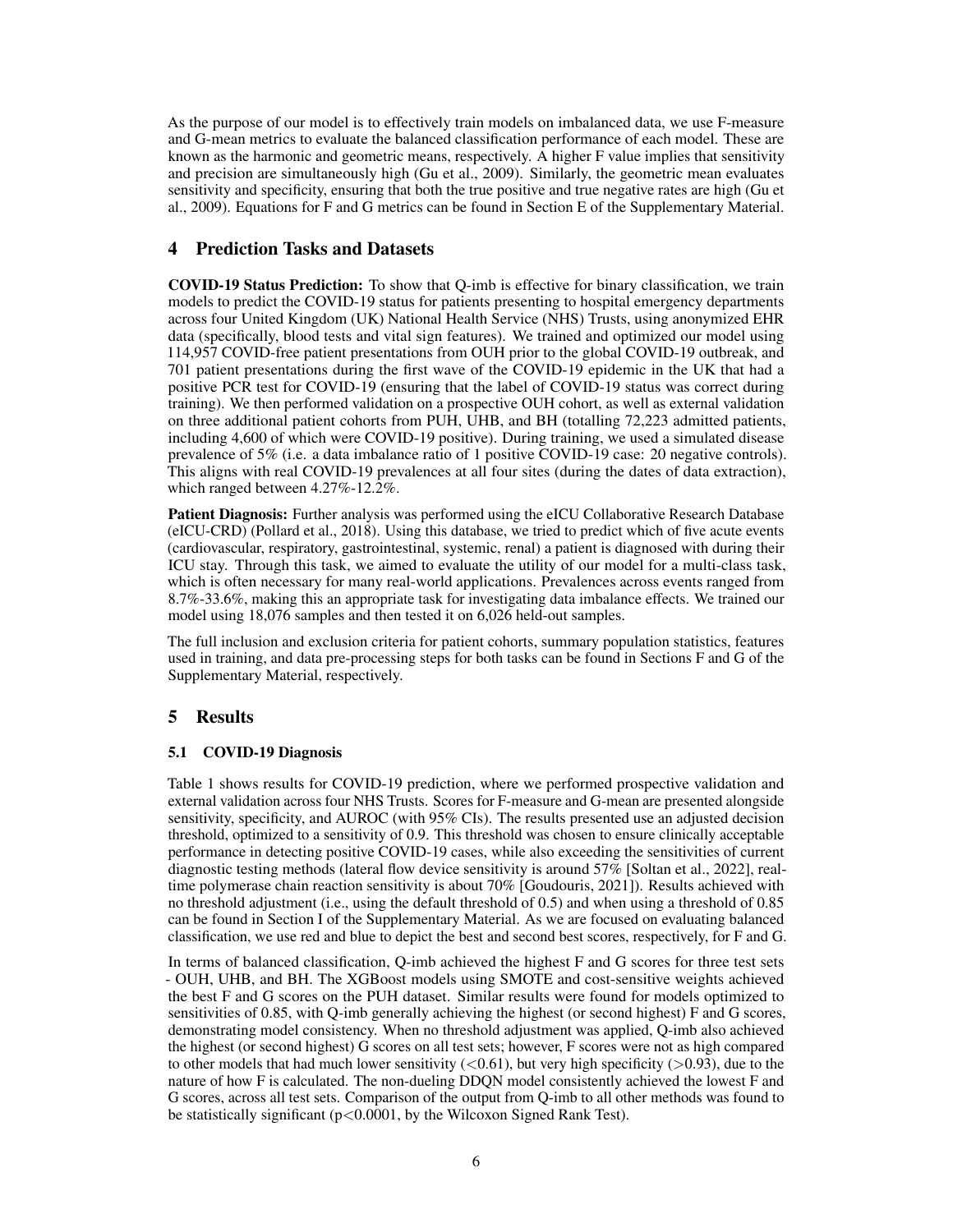All models trained achieved reasonably high AUROC scores across all test sets, comparable to those reported in previous studies, using the same patient cohorts (Soltan et al., 2022; Yang et al., 2022a, Yang et al., 2022b) (Section F of the Supplementary Material), demonstrating that Q-imb is a strong classifier, in addition to being able to account for data imbalances.

Table 1: Performance metrics for COVID-19 prediction. Results reported as F-measure, G-mean, AUROC, sensitivity, and specificity for OUH, PUH, UHB, and BH test sets; 95% confidence intervals (CIs) also shown. Red and blue values denote best and second best scores, respectively, for F-measure and G-mean. Threshold adjustment applied to optimize models to sensitivities of 0.9.

| Model                           | F     | G     | <b>AUROC</b>           | Sensitivity            | Specificity            |
|---------------------------------|-------|-------|------------------------|------------------------|------------------------|
| <b>OUH</b>                      |       |       |                        |                        |                        |
| Reinforcement Learning (Q-imb)  | 0.426 | 0.770 | $0.861(0.850-0.871)$   | $0.838(0.822 - 0.854)$ | $0.707(0.701 - 0.713)$ |
| Reinforcement Learning (DDQN)   | 0.306 | 0.534 | $0.758(0.745-0.771)$   | $0.852(0.836 - 0.867)$ | $0.334(0.328-0.341)$   |
| <b>Neural Network</b>           | 0.388 | 0.715 | $0.877(0.867 - 0.886)$ | $0.899(0.885 - 0.912)$ | $0.568(0.562 - 0.575)$ |
| Neural Network + SMOTE          | 0.398 | 0.736 | $0.871(0.861 - 0.881)$ | $0.871(0.856 - 0.885)$ | $0.622(0.615-0.628)$   |
| Neural Network + Cost-Sensitive | 0.400 | 0.737 | $0.872(0.862 - 0.882)$ | $0.881(0.867-0.895)$   | $0.616(0.609 - 0.623)$ |
| <b>XGBoost</b>                  | 0.399 | 0.734 | $0.877(0.867 - 0.887)$ | $0.889(0.875-0.902)$   | $0.607(0.600-0.614)$   |
| <b>XGBoost + SMOTE</b>          | 0.422 | 0.766 | $0.876(0.866 - 0.886)$ | $0.846(0.830-0.862)$   | $0.694(0.687-0.700)$   |
| XGBoost + Cost-Sensitive        | 0.399 | 0.739 | $0.869(0.859 - 0.879)$ | $0.857(0.842 - 0.872)$ | $0.637(0.630-0.643)$   |
| PUH                             |       |       |                        |                        |                        |
| Reinforcement Learning (Q-imb)  | 0.306 | 0.727 | $0.831(0.819 - 0.842)$ | $0.828(0.812 - 0.845)$ | $0.638(0.633 - 0.643)$ |
| Reinforcement Learning (DDQN)   | 0.248 | 0.606 | $0.762(0.750-0.774)$   | $0.804(0.787-0.821)$   | $0.457(0.451-0.462)$   |
| Neural Network                  | 0.289 | 0.676 | $0.857(0.847-0.868)$   | $0.903(0.890-0.916)$   | $0.506(0.501 - 0.511)$ |
| Neural Network + SMOTE          | 0.309 | 0.728 | $0.856(0.845-0.866)$   | $0.859(0.844-0.875)$   | $0.617(0.612 - 0.622)$ |
| Neural Network + Cost-Sensitive | 0.288 | 0.681 | $0.850(0.839 - 0.861)$ | $0.883(0.869 - 0.897)$ | $0.526(0.521-0.531)$   |
| <b>XGBoost</b>                  | 0.321 | 0.741 | $0.881(0.871-0.891)$   | $0.898(0.884 - 0.911)$ | $0.612(0.607 - 0.617)$ |
| <b>XGBoost + SMOTE</b>          | 0.325 | 0.750 | $0.881(0.871-0.890)$   | $0.877(0.863 - 0.892)$ | $0.641(0.636-0.646)$   |
| XGBoost + Cost-Sensitive        | 0.336 | 0.766 | $0.881(0.871-0.891)$   | $0.862(0.847 - 0.877)$ | $0.680(0.675-0.684)$   |
| <b>UHB</b>                      |       |       |                        |                        |                        |
| Reinforcement Learning (Q-imb)  | 0.304 | 0.764 | $0.837(0.814 - 0.861)$ | $0.815(0.779-0.852)$   | $0.717(0.708-0.726)$   |
| Reinforcement Learning (DDQN)   | 0.209 | 0.516 | $0.721(0.694 - 0.749)$ | $0.841(0.806 - 0.875)$ | $0.317(0.308 - 0.326)$ |
| Neural Network                  | 0.279 | 0.718 | $0.866(0.844-0.888)$   | $0.913(0.887 - 0.940)$ | $0.565(0.555-0.574)$   |
| Neural Network + SMOTE          | 0.290 | 0.746 | $0.850(0.828 - 0.873)$ | $0.845(0.811 - 0.879)$ | $0.658(0.649-0.668)$   |
| Neural Network + Cost-Sensitive | 0.284 | 0.733 | $0.861(0.839 - 0.883)$ | $0.879(0.849 - 0.910)$ | $0.611(0.601 - 0.621)$ |
| <b>XGBoost</b>                  | 0.287 | 0.740 | $0.861(0.839 - 0.883)$ | $0.872(0.841 - 0.904)$ | $0.627(0.618-0.637)$   |
| <b>XGBoost + SMOTE</b>          | 0.292 | 0.750 | $0.853(0.830 - 0.876)$ | $0.827(0.791 - 0.862)$ | $0.680(0.671-0.690)$   |
| XGBoost + Cost-Sensitive        | 0.289 | 0.746 | $0.851(0.829 - 0.874)$ | $0.838(0.804 - 0.873)$ | $0.663(0.654-0.673)$   |
| <b>BH</b>                       |       |       |                        |                        |                        |
| Reinforcement Learning (Q-imb)  | 0.561 | 0.815 | $0.867(0.829-0.906)$   | $0.806(0.741-0.870)$   | $0.825(0.802 - 0.848)$ |
| Reinforcement Learning (DDQN)   | 0.362 | 0.589 | $0.706(0.656-0.756)$   | $0.799(0.733 - 0.864)$ | $0.434(0.403 - 0.464)$ |
| <b>Neural Network</b>           | 0.525 | 0.802 | $0.885(0.849-0.921)$   | $0.868(0.813 - 0.923)$ | $0.741(0.714-0.767)$   |
| Neural Network + SMOTE          | 0.540 | 0.801 | $0.882(0.845-0.919)$   | $0.792(0.725-0.858)$   | $0.810(0.786 - 0.834)$ |
| Neural Network + Cost-Sensitive | 0.529 | 0.804 | $0.883(0.847-0.920)$   | $0.854(0.797-0.912)$   | $0.756(0.730-0.782)$   |
| <b>XGBoost</b>                  | 0.501 | 0.780 | $0.894(0.859-0.929)$   | $0.896(0.846-0.946)$   | $0.679(0.650-0.707)$   |
| XGBoost + SMOTE                 | 0.535 | 0.803 | $0.885(0.849-0.921)$   | $0.819(0.757-0.882)$   | $0.787(0.762 - 0.812)$ |
| XGBoost + Cost-Sensitive        | 0.511 | 0.790 | $0.889(0.854-0.925)$   | $0.861(0.805 - 0.918)$ | $0.724(0.697-0.751)$   |

#### 5.2 Patient Diagnosis Prediction

For multiclass patient diagnosis, we calculated the individual sensitivities and G-means for all classes, using a "one-vs-all" method, for each method used, and present the mean sensitivities and G-means across all classes (Table 2).

Here, the highest mean sensitivity was achieved by Q-imb, followed closely by the XGBoost model with cost-sensitive weights. Comparison of the output from Q-imb to all other methods was found to be statistically significant ( $p < 0.0001$ , by the Wilcoxon Signed Rank Test).

There was a wide range in sensitivities for each acute event category across all models, varying from sensitivities of  $\langle 0.5 \text{ to } 0.9 \text{ (individual class performances can be found in Section I of the$ Supplementary Material). Q-imb displayed the lowest variance (by standard deviation) for sensitivities and G-means across all classes (SDs of 0.126 and 0.082 for sensitivity and G-mean, respectively), suggesting that it achieves the most fair classification (i.e. is the least biased classification towards majority classes). This is closely followed by the XGBoost model with cost-sensitive weights (SDs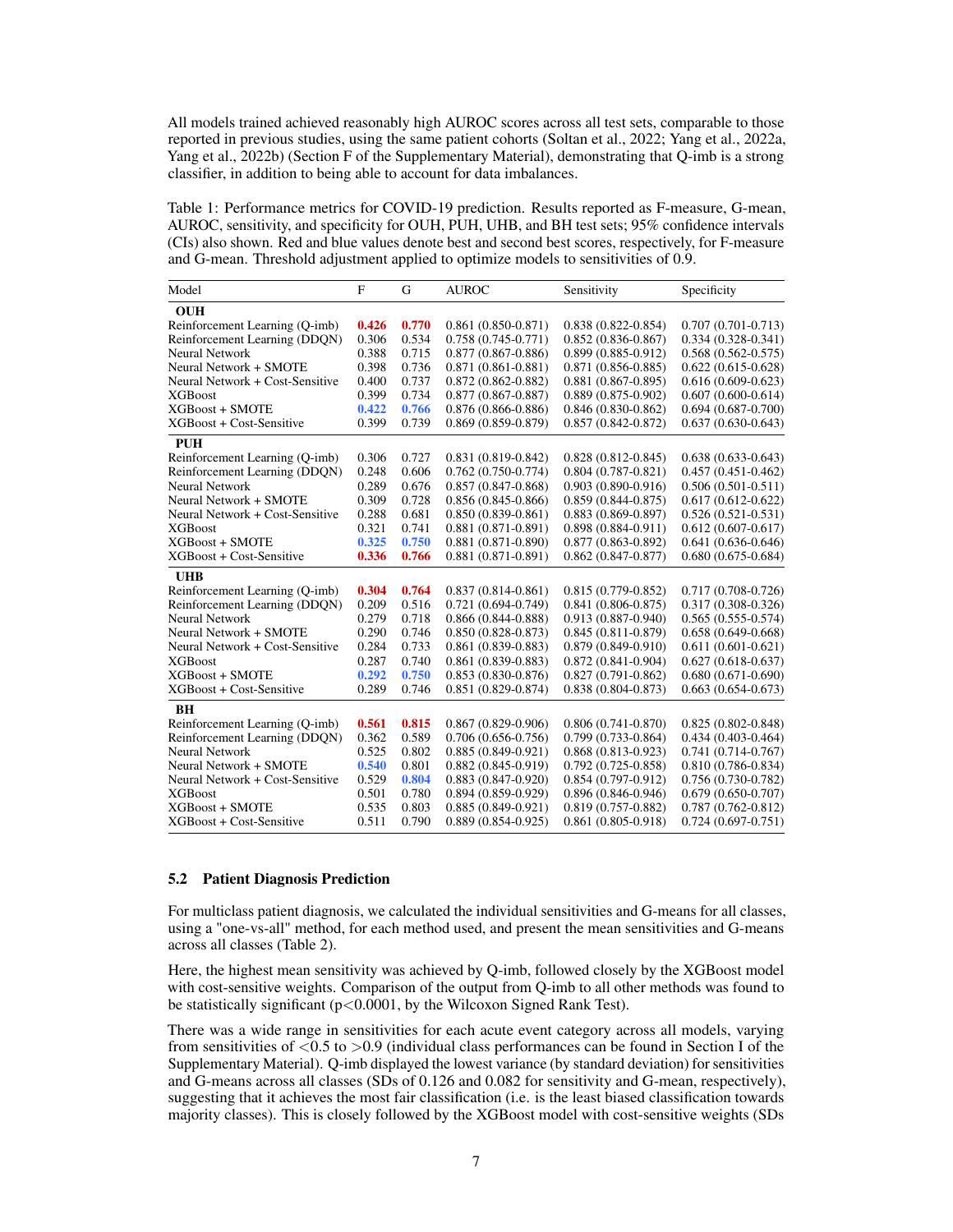| Model                           | G            | Sensitivity  |
|---------------------------------|--------------|--------------|
| Reinforcement Learning (Q-imb)  | 0.834(0.082) | 0.748(0.126) |
| Reinforcement Learning (DDON)   | 0.717(0.139) | 0.601(0.215) |
| <b>Neural Network</b>           | 0.806(0.105) | 0.715(0.183) |
| Neural Network + SMOTE          | 0.804(0.109) | 0.714(0.193) |
| Neural Network + Cost-Sensitive | 0.801(0.103) | 0.712(0.190) |
| <b>XGBoost</b>                  | 0.819(0.106) | 0.733(0.181) |
| <b>XGBoost + SMOTE</b>          | 0.819(0.107) | 0.733(0.184) |
| XGBoost + Cost-Sensitive        | 0.830(0.092) | 0.744(0.142) |

Table 2: Performance metrics for multi-class diagnosis prediction. Results reported as average sensitivities and G values across all classes, shown alongside standard deviation.

of 0.142 and 0.092 for sensitivity and G-mean, respectively). As seen in the previous task, the nondueling DDQN achieved the lowest mean sensitivity and mean G score, confirming how a policy that leads to good performance is harder to learn when state-action pairs are coupled. Q-imb also achieved either the highest (or second highest) sensitivities on the three classes with the lowest prevalences (acute gastrointestinal events, acute systemic events, acute renal events), across all methods. However, although sensitivities of minority classes improved, sensitivities for majority classes were slightly lower compared to other models. This was also the case for the XGBoost model with cost-sensitive weights, as the predictive performances of minority classes also improved at the cost of majority class prediction. However, in both cases, the absolute rate of improvement was higher, leading to better overall performance. This was also reflected by the G scores, as Q-imb achieved the highest mean G score, followed by the XGBoost model with cost-sensitive weights, suggesting more fair/balanced classification.

# 6 Discussion and Conclusion

As seen in many real-world ML studies, data imbalance poses a challenge, particularly with respect to correct classification of the minority class. This is especially evident in healthcare-related tasks, where the classification of the minority class is often more critical than the majority class. In this study, we used deep reinforcement learning, specifically in the context of imbalanced classification, and introduced a new formulation for multi-class settings. We evaluated our method against stateof-the-art imbalanced learning methods, using two challenging, real-world clinical case studies of COVID-19 diagnosis (binary) and general patient diagnosis (multi-class), with extreme data imbalances.

Experiments showed that our model achieved fairer and more balanced classification on imbalanced data than other imbalanced classification methods, significantly improving minority class sensitivity, while still achieving relatively high majority-class performance. We also demonstrated that a dueling architecture was able to learn the state-value function, and therefore, the policy, more efficiently than a non-dueling comparator. Additionally, we showed that trained models were generalizable across four out-of-sample validation data sets (from four independent hospital trusts) with varying disease prevalences/imbalance ratios, which is a common disparity between hospitals and populations.

Although we were able to demonstrate that our method was effective for training imbalanced multiclass problems, it is still important to consider whether a class-specific model (i.e., using multiple one-vs-rest models) or a more general multi-class model is best suited for the task. Thus, future work should also consider the properties and nature of samples in minority classes, as this can give insight into the source of learning difficulties. For example, if there are different degrees of overlapping distributions between classes, it may be better to train multiple binary classifiers instead of a single multi-class one. Contrarily, for tasks where very large models need to be used, training multiple one-vs-rest models can overwhelm computing power; thus, using Q-imb in those scenarios would be beneficial.

With respect to the binary classification task, we used threshold adjustment to ensure models achieved high sensitivity for detecting COVID-19. Although threshold adjustment can be an effective strategy for achieving desirable detection rates, it is biased on the particular dataset the threshold is determined on. It has previously been shown that data can be biased towards site-specific factors (e.g. annotation, measuring devices, collection/processing methods, cohort distributions) (Yang et al., 2021a); thus, the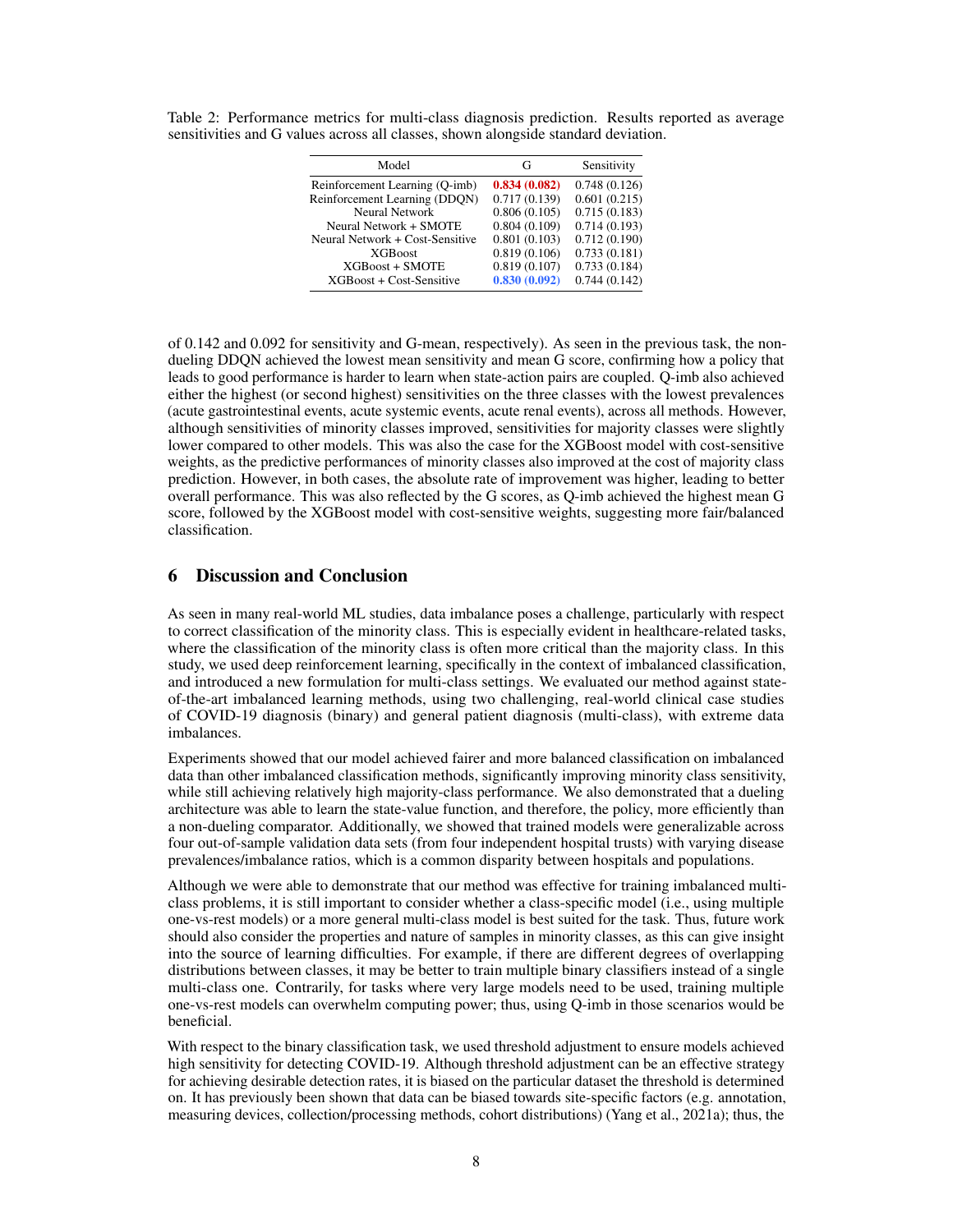threshold used at one site, may not be appropriate for use at a different site with varying distributions. This can make it difficult to perform external validation/translate tools to new, independent settings. However, as reinforcement learning can already achieve high sensitivities without having to use threshold adjustment, and additionally, learn an augmented representation of a task, it may have greater ability to generalize. This was demonstrated by the results, as Q-imb most consistently achieved the highest F and G scores across different optimization thresholds and across different test sites (whereas the neural network- and XGBoost-based methods showed greater variation across thresholds and test sites). Thus, choosing a decision threshold should be carefully considered, as it directly affects F and G metrics (through the shifting of sensitivity/specificity). Future experiments could consider using bespoke thresholds adapted to each independent dataset in order to improve classification performances on each set (Yang et al., 2022b).

As technological capabilities in memory and processing continue to advance, datasets are becoming much larger, complex, and imbalanced. In this paper, we discussed one domain - healthcare - where this is imbalance is especially severe; however, the framework introduced can be adapted to many other domains. Thus, as standard methods become inadequate for coping with such extreme levels of data imbalance, novel deep learning approaches will be key to propelling forward evidence-based AI.

## Contributions

JY conceived and designed the study, with input from AAS, ASL, and DAC. JY wrote the code, performed the main analyses, and wrote the manuscript. RE and OOD helped verify the methodology. JY & AAS preprocessed and verified the COVID-19 datasets. AAS advised the features and categories to be used for the COVID-19 task. JY & RE preprocessed the eICU dataset. AAS and ASL advised the features and categories to be used for the ICU discharge prediction and diagnosis tasks. All authors revised the manuscript.

## Acknowledgements

We express our sincere thanks to all patients and staff across the four participating NHS trusts; Oxford University Hospitals NHS Foundation Trust, University Hospitals Birmingham NHS Trust, Bedfordshire Hospitals NHS Foundations Trust, and Portsmouth Hospitals University NHS Trust. We additionally express our gratitude to Jingyi Wang & Dr Jolene Atia at University Hospitals Birmingham NHS Foundation trust, Phillip Dickson at Bedfordshire Hospitals, and Paul Meredith at Portsmouth Hospitals University NHS Trust for assistance with data extraction.

## Funding

This work was supported by the Wellcome Trust/University of Oxford Medical & Life Sciences Translational Fund (Award: 0009350) and the Oxford National Institute of Research (NIHR) Biomedical Research Campus (BRC). The funders of the study had no role in study design, data collection, data analysis, data interpretation, or writing of the manuscript. JY is a Marie Sklodowska-Curie Fellow, under the European Union's Horizon 2020 research and innovation programme (Grant agreement: 955681, "MOIRA"). OOD is supported by the EPSRC Center for Doctoral Training in Health Data Science (EP/S02428X/1). ASL is a Rhodes Scholar and is funded by the Rhodes Trust. AAS is an NIHR Academic Clinical Fellow (Award: ACF-2020-13-015). The views expressed are those of the authors and not necessarily those of the NHS, NIHR, EU Commission, Rhodes Trust, or the Wellcome Trust.

## Ethics

United Kingdom National Health Service (NHS) approval via the national oversight/regulatory body, the Health Research Authority (HRA), has been granted for development and validation of artificial intelligence models to detect Covid-19 (CURIAL; NHS HRA IRAS ID: 281832).

The eICU Collaborative Research Database (eICU-CRD) is a publicly-available, anonymized database with pre-existing institutional review board (IRB) approval; thus, no further approval was required.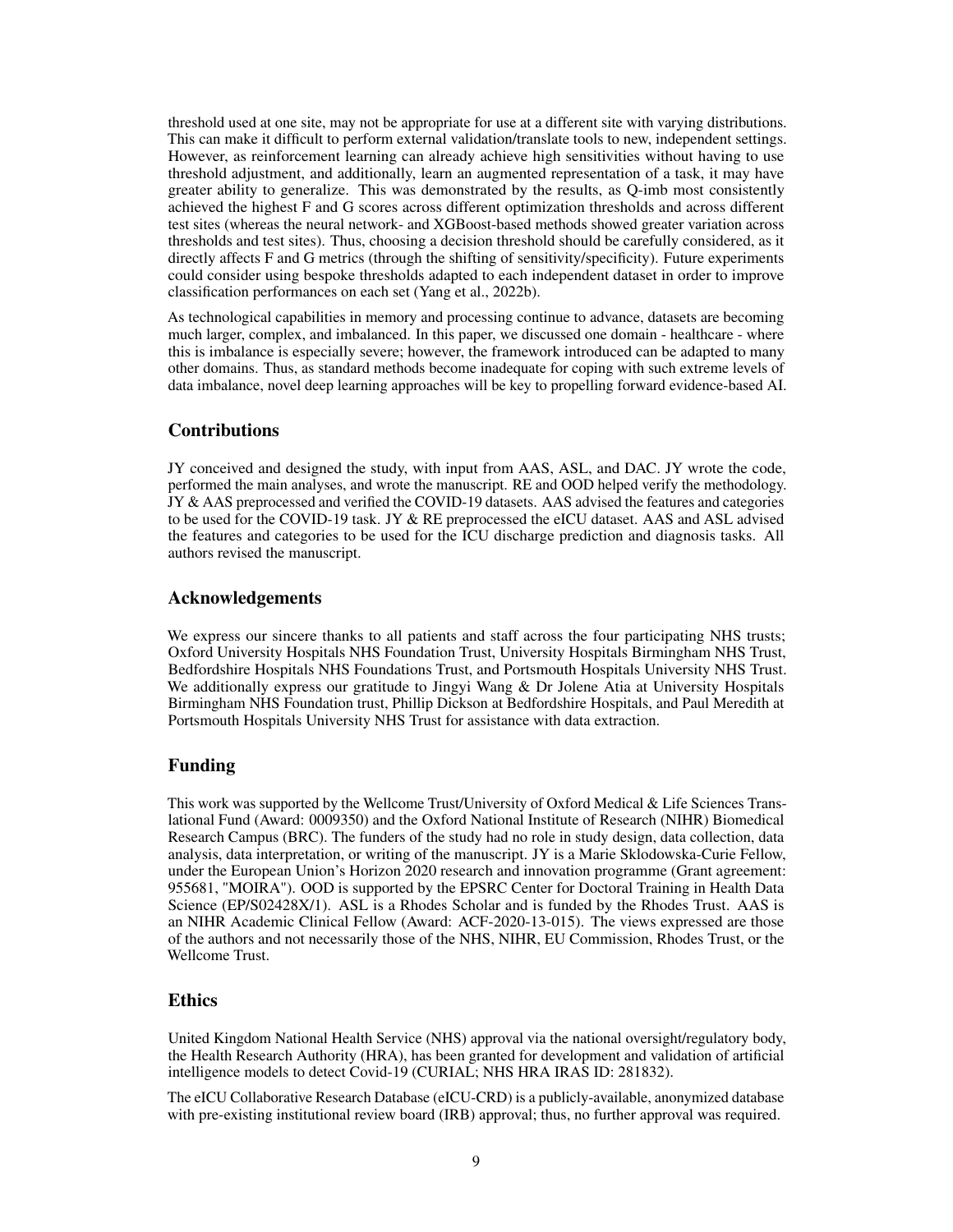# Declarations and Competing Interests

DAC reports personal fees from Oxford University Innovation, personal fees from BioBeats, personal fees from Sensyne Health, outside the submitted work. No other authors report any conflicts of interest.

# Data and Code Availability

Data from OUH studied here are available from the Infections in Oxfordshire Research Database, subject to an application meeting the ethical and governance requirements of the Database. Data from UHB, PUH and BH are available on reasonable request to the respective trusts, subject to HRA requirements. The eICU Collaborative Research Database is available online. Code and supplementary information for this paper are available online alongside publication.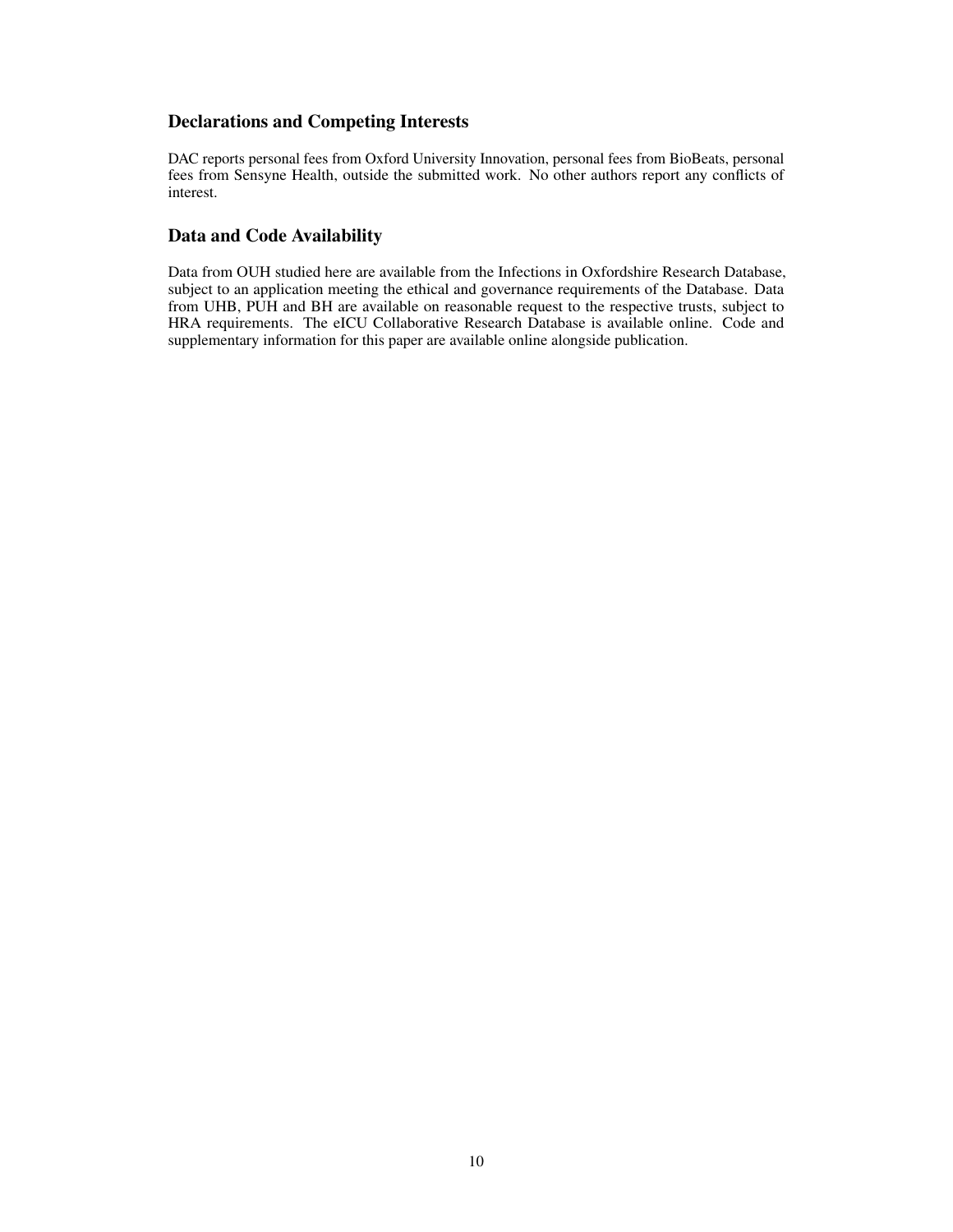# References

[1] Haixiang, G., Yijing, L., Shang, J., Mingyun, G., Yuanyue, H. & Bing, G. (2017). Learning from classimbalanced data: Review of methods and applications. Expert systems with applications, 73, 220-239.

[2] Kaur, H., Pannu, H. S., & Malhi, A. K. (2019). A systematic review on imbalanced data challenges in machine learning: Applications and solutions. ACM Computing Surveys (CSUR), 52(4), 1-36.

[3] Ganganwar, V. (2012). An overview of classification algorithms for imbalanced datasets. International Journal of Emerging Technology and Advanced Engineering, 2(4), 42-47.

[4] Zong, W., Huang, G. B., & Chen, Y. (2013). Weighted extreme learning machine for imbalance learning. Neurocomputing, 101, 229-242.

[5] Denil, M., & Trappenberg, T. (2010, May). Overlap versus imbalance. In Canadian conference on artificial intelligence (pp. 220-231). Springer, Berlin, Heidelberg.

[6] Tyagi, S., & Mittal, S. (2020). Sampling approaches for imbalanced data classification problem in machine learning. In Proceedings of ICRIC 2019 (pp. 209-221). Springer, Cham.

[7] He, H., & Ma, Y. (Eds.). (2013). Imbalanced learning: foundations, algorithms, and applications.

[8] Fernández, A., García, S., Galar, M., Prati, R. C., Krawczyk, B., & Herrera, F. (2018). Learning from imbalanced data sets (Vol. 10, pp. 978-3). Berlin: Springer.

[9] Chawla, N. V., Bowyer, K. W., Hall, L. O., & Kegelmeyer, W. P. (2002). SMOTE: synthetic minority over-sampling technique. Journal of artificial intelligence research, 16, 321-357.

[10] Chen, R. J., Lu, M. Y., Chen, T. Y., Williamson, D. F., & Mahmood, F. (2021). Synthetic data in machine learning for medicine and healthcare. Nature Biomedical Engineering, 5(6), 493-497.

[11] Lin, E., Chen, Q., & Qi, X. (2020). Deep reinforcement learning for imbalanced classification. Applied Intelligence, 50(8), 2488-2502.

[12] Yang, J., Soltan, A. A., Yang, Y., & Clifton, D. A. (2022). Algorithmic Fairness and Bias Mitigation for Clinical Machine Learning: Insights from Rapid COVID-19 Diagnosis by Adversarial Learning. medRxiv.

[13] Wang, Z., Schaul, T., Hessel, M., Hasselt, H., Lanctot, M., & Freitas, N. (2016, June). Dueling network architectures for deep reinforcement learning. In International conference on machine learning (pp. 1995-2003). PMLR.

[14] Thrun, S., & Schwartz, A. (1993, December). Issues in using function approximation for reinforcement learning. In Proceedings of the 1993 Connectionist Models Summer School Hillsdale, NJ. Lawrence Erlbaum (Vol. 6).

[15] Van Hasselt, H., Guez, A., & Silver, D. (2016, March). Deep reinforcement learning with double q-learning. In Proceedings of the AAAI conference on artificial intelligence (Vol. 30, No. 1).

[16] Sui, Z., Pu, Z., Yi, J., & Tan, X. (2018, July). Path planning of multiagent constrained formation through deep reinforcement learning. In 2018 International Joint Conference on Neural Networks (IJCNN) (pp. 1-8). IEEE.

[17] Gu, Q., Zhu, L., & Cai, Z. (2009, October). Evaluation measures of the classification performance of imbalanced data sets. In International symposium on intelligence computation and applications (pp. 461-471). Springer, Berlin, Heidelberg.

[18] Pollard, T. J., Johnson, A. E., Raffa, J. D., Celi, L. A., Mark, R. G., & Badawi, O. (2018). The eICU Collaborative Research Database, a freely available multi-center database for critical care research. Scientific data, 5(1), 1-13.

[19] Soltan, A. A., Yang, J., Pattanshetty, R., Novak, A., Rohanian, O., Beer, S., ... & Clifton, D. A. (2022). Real-world evaluation of rapid and laboratory-free COVID-19 triage for emergency care: external validation and pilot deployment of artificial intelligence driven screening. The Lancet Digital Health.

[20] Goudouris, E. S. (2021). Laboratory diagnosis of COVID-19. Jornal de pediatria, 97, 7-12.

[21] Yang, J., Soltan, A. A., & Clifton, D. A. (2022). Machine Learning Generalizability Across Healthcare Settings: Insights from multi-site COVID-19 screening. medRxiv.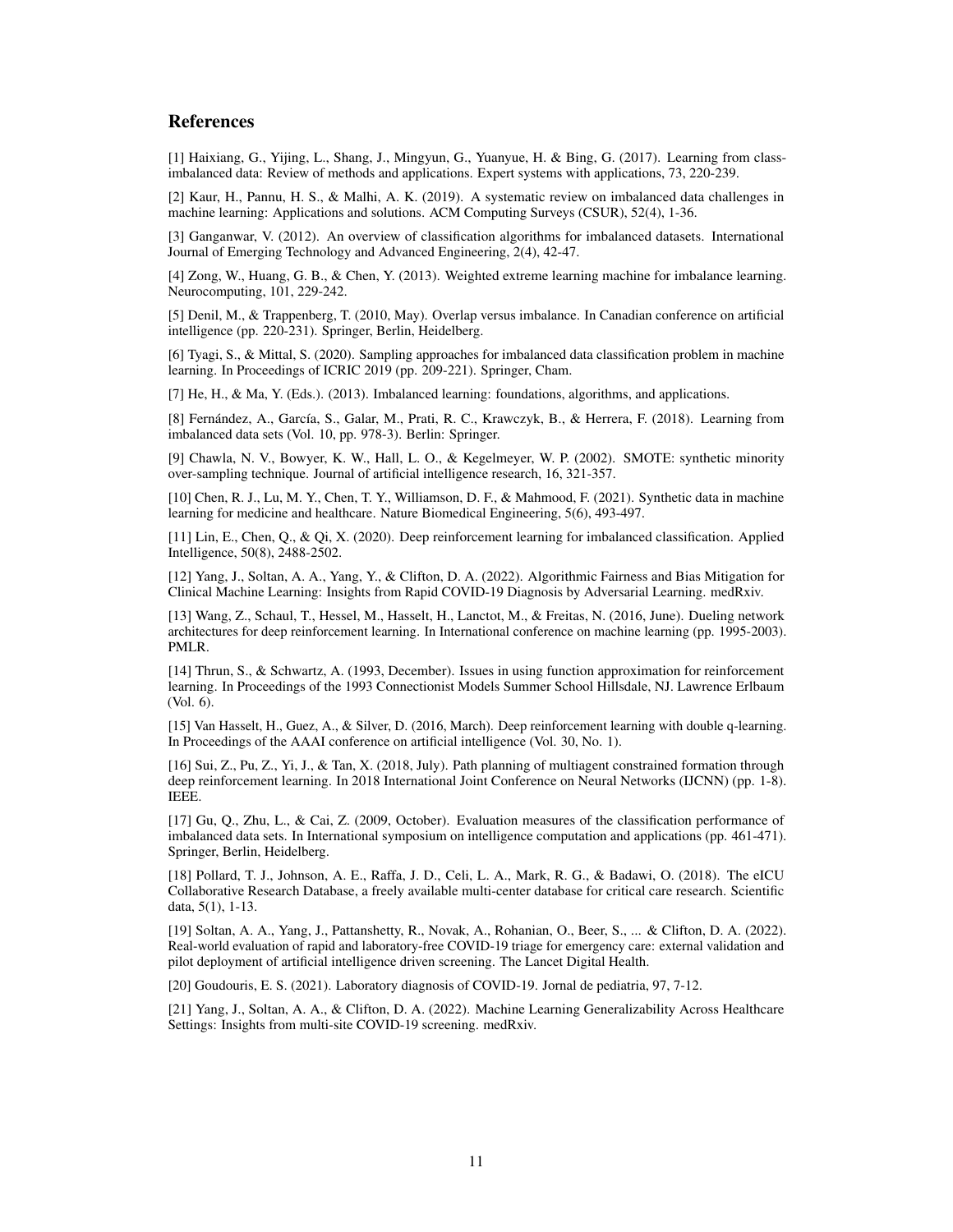# A Software Packages and Implementation

Models were implemented using Python  $(v3.6.9)$ . Scikit Learn  $(v0.24.1)$  was used for standardization, median imputation, and calculating performance metrics. Imbalanced Learn  $(v0.7.0)$  was used to implement SMOTE. Performance metrics were calculated using Scikit Learn and manually programmed. XGBoost baseline models were implemented using the XGBoost library (v1.3.3). Neural network baseline models were implemented using Keras (v2.6.0). Reinforcement learning was set up using Tensorflow (v2.6.2). All models were run using an Intel Xeon E-2146G Processor (CPU: 6 cores, 4.50 GHz max frequency).

# B Reinforcement Learning for Classification

Reinforcement learning (RL) has been linked to many real-world AI applications, with some of its most well-known successes stemming from game play and control challenges (e.g. AlphaGo [Silver et al., 2017], StarCraft [Vinyals et al., 2019], Atari games [Mnih et al., 2013], etc.). However, the core elements of RL have been shown to be successful on a wider range of tasks, including those that, on the surface, do not appear to have a particular "agent" interacting with an "environment" (which is typically regarded as the standard RL set-up [Sutton & Barto, 2018; Li, 2017]). Such problems include classification tasks, which have commonly been addressed using standard supervised learning algorithms, where an input through a model to predict a class label. RL, instead, uses an agent to interact with the input to determine which class it belongs to, and then receives an immediate reward from its environment based on that prediction. A positive reward is given to the agent when a label is correctly predicted, and a negative one is given otherwise. This feedback helps the agent learn the optimal "behavior" for classifying samples correctly, such that it accumulates the maximum rewards. This learned behavior is an augmented representation of the task, making it possible to learn beyond the immediate information encoded in the input (Wiering et al., 2011). To do this, an agent performs actions that set memory cells, which then can be used by the agent, together with the original input, to select actions and classify samples (Wiering et al., 2011; Lin et al., 2019).

Recently, a branch of RL known as Q-learning, has been found to be successful for classification tasks. Ling et al. (2017) developed a reinforcement leaning framework for patient diagnosis using clinical free text data. Here, a deep Q-network (DQN) was used, and preliminary results showed improvement over non-RL baselines. DQN was also used for classification tasks in Martinez et al. (2018), where authors evaluated its efficacy for early classification tasks using timeseries data. Similarly, they found that RL could achieve effective performance over benchmarks.

# C Model Architectures

## C.1 Baseline Model Architectures

Neural Network: The rectified linear unit (ReLU) activation function was used for the hidden layers and the sigmoid activation function was used in the output layer. For updating model weights, the Adaptive Moment Estimation (Adam) optimizer was used during training.

XGBoost: XGBoost (Chen & Guestrin, 2016) is a popular ensemble model that has achieved state-ofthe-art results on many machine learning challenges. Ensemble methods combine the predictions of multiple models, such that the generalization error is improves (i.e., contribution of individual error from any individual model is lessened). XGBoost in particular, utilizes a boosting technique, where trees are sequentially added and fit to correct for the prediction errors made by previous models. Default settings were used in all experiments.

## C.2 Reinforcement Learning Architecture

We used a fully-connected neural network with one hidden layer, alongside the rectified linear unit (ReLU) activation function and dropout. The raw output was then fed into two, separate, advantage (A) and value (V) streams. A and  $\bar{V}$ , and additionally, a softmax activation layer (applied to A), are then combined to produce the final output, Q. For updating model weights, the Adaptive Moment Estimation (Adam) optimizer was used during training. We set the exploration probability,  $\epsilon$ , to be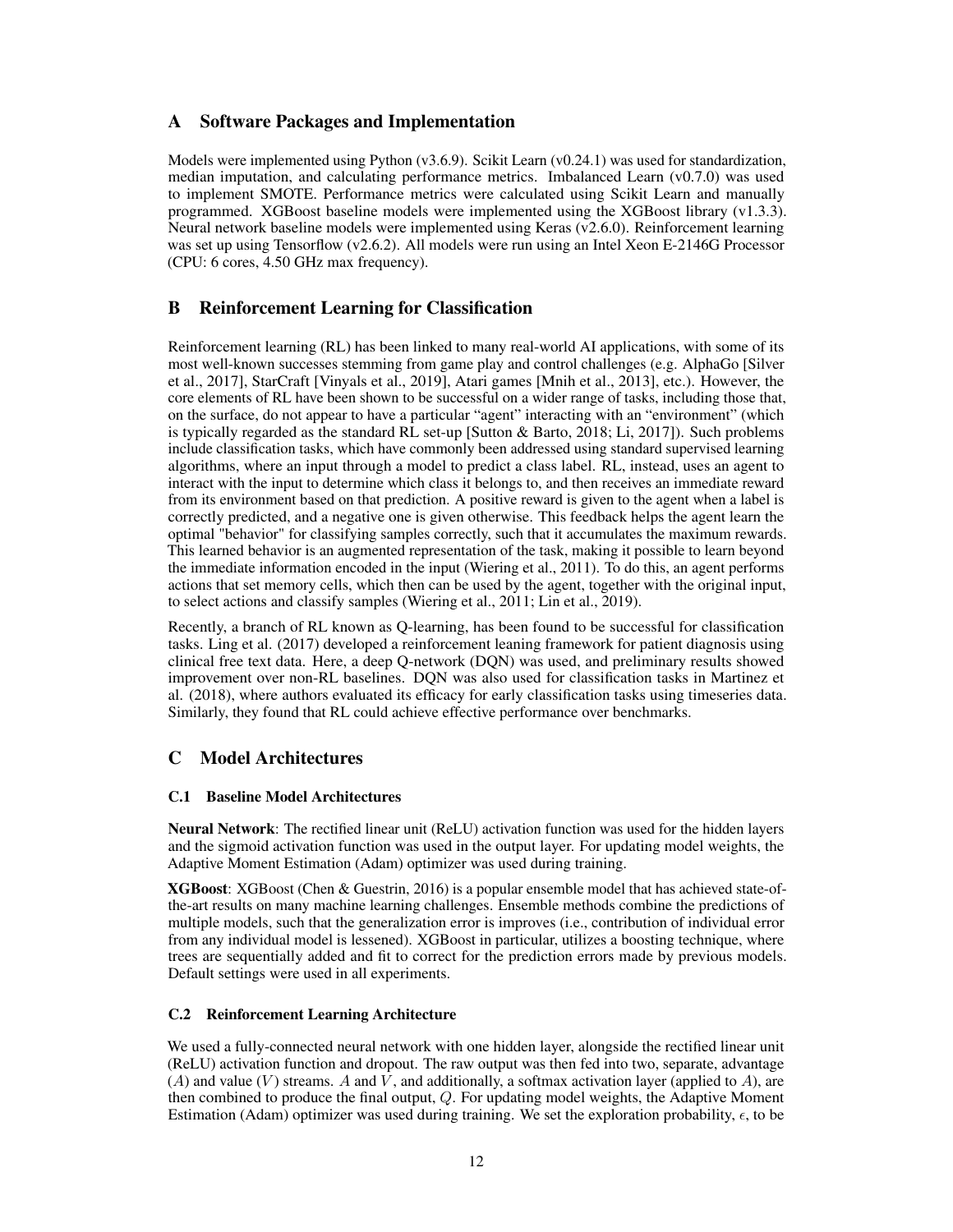linearly attenuated from 1 to 0.01 over the entire training process. Each training period consists of 120,000 steps (i.e. iterations of updating parameters  $\theta$ ).



Figure 2: A typical single-stream Q-network is shown in a). A dueling architecture, with two streams to independently estimate the state-values (scalar) and advantages (vector) for each each action is shown in b) (this implements equation 9).

# D Q-imb Training Procedure

In each episode, the agent employs an  $\epsilon$ -greedy behavior policy to select an action, which randomly selects an action with probability  $\epsilon$ , or an action following the optimal Q-function,  $arg \max_a Q^*(s_t, a_t)$ with probability  $1 - \epsilon$ . A subsequent reward is then given from the environment through the process described in Algorithm 1. The overall Q-network is trained according to the DDQN process described in Algorithm 2. The final, optimized Q-network is considered to be the trained classifier.

#### Algorithm 1: Environment Reward Procedure

```
State D_1 is the minority class set in the training data.
Function Reward(a_t, l_t):
    Initialize term_t = Falseif a_t = l_t then
     | Set r_t = \lambdaelse
        Set r_t = -\lambdaif l_t \epsilon D_1 then
         \Box Set term = True
    return r_t, term
```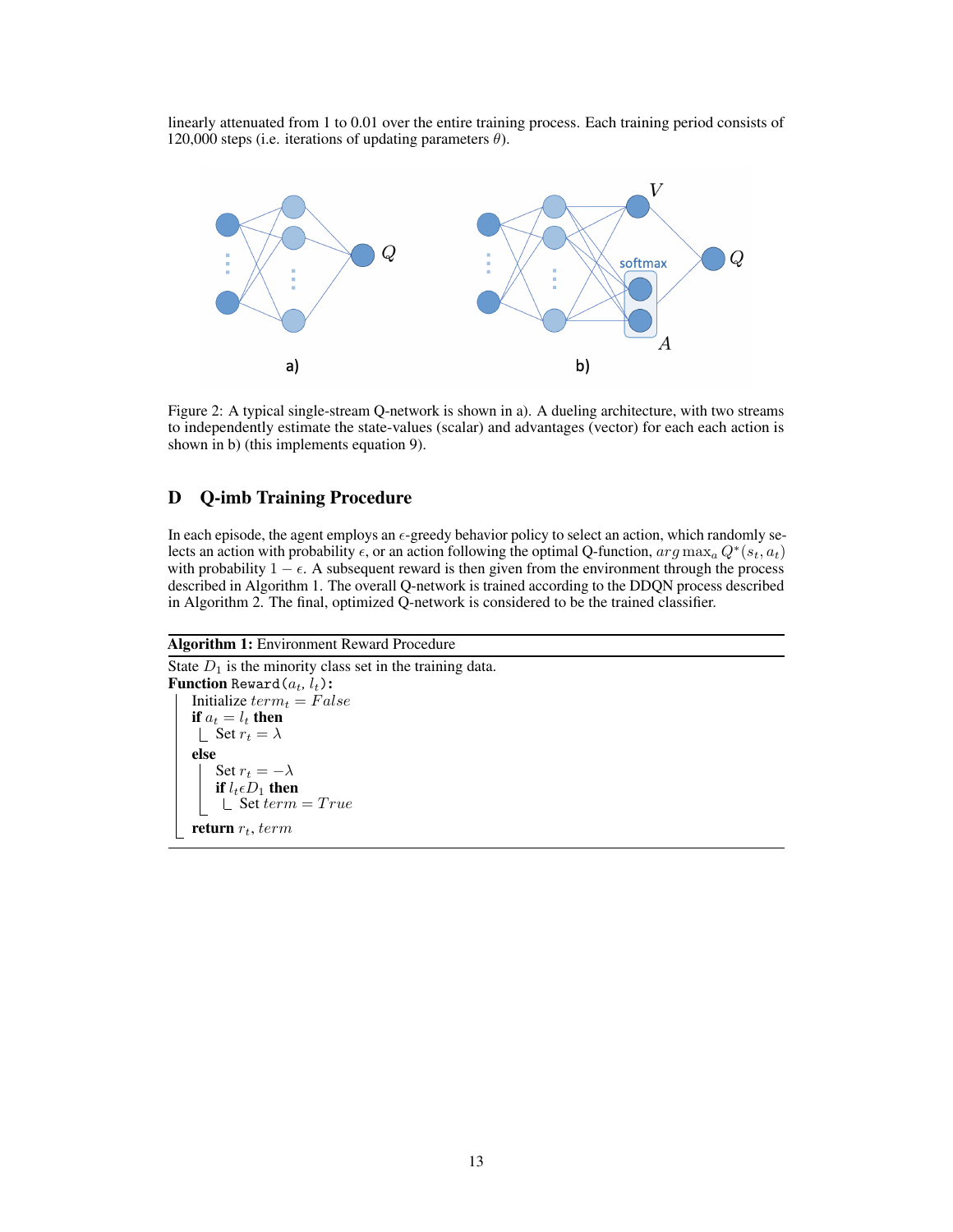Algorithm 2: DDQN Training Procedure

Initialize memory, M **Function** Main $(a_t, l_t)$ : Initialize  $term_t = False$ for  $episode \in \{1, 2, ..., K\}$  do Shuffle training data, D Initialize state  $s_1 = x_1$ for  $t \in \{1, 2, ..., T\}$  do Choose action using  $\epsilon$ -greedy policy:  $a_t = \pi_{\theta}(s_t)$  $r_t$ ,  $term_t =$ Reward $(a_t, l_t)$ Set  $s_{t+1} = x_{t+1}$ Store  $(s_t, a_t, r_t, s_{t+1}, term_t)$  to  $\bf M$ Randomly sample  $(s_j, a_j, r_j, s_{j+1}, term_j)$  from M if  $term_i = True$  then  $\int$  Set  $y_j = r_j$ else Set  $y_j = r_j + \gamma Q(s_{j+1}, \arg \max_a Q(s_{j+1}, a_{j+1}; \theta); \theta')$ Perform gradient descent on  $L(\theta)$  w.r.t.  $\theta$ Set  $\theta' = \theta$ if  $term_t = True$  then Break

# E Evaluation Metrics

As the purpose of our model is to effectively train models on imbalanced data, we use F-measure and G-mean metrics to evaluate the balanced classification performance of each model. These are known as the harmonic and geometric means, respectively. The harmonic mean of two values is usually closer to the smallest one; thus, a higher  $\vec{F}$  value implies that sensitivity and precision are simultaneously high (Gu et al., 2009). Similarly, the geometric mean evaluates sensitivity and specificity, ensuring that both the true positive and true negative rates are high (Gu et al., 2009).

As used in Lin et al. (2019), we calculate F-measure and G-mean as follows:

$$
F = \sqrt{Sensitivity * Precision}
$$
  
=  $\sqrt{\frac{TP}{TP + FN} * \frac{TP}{TP + FP}}$  (9)

$$
G = \sqrt{Sensitivity * Specificity}
$$
  
=  $\sqrt{\frac{TP}{TP + FN} * \frac{TN}{TN + FP}}$  (10)

where TP is the number of true positives; FP is the number of false positives; TN is the number of true negatives; and FN is the number of false negatives.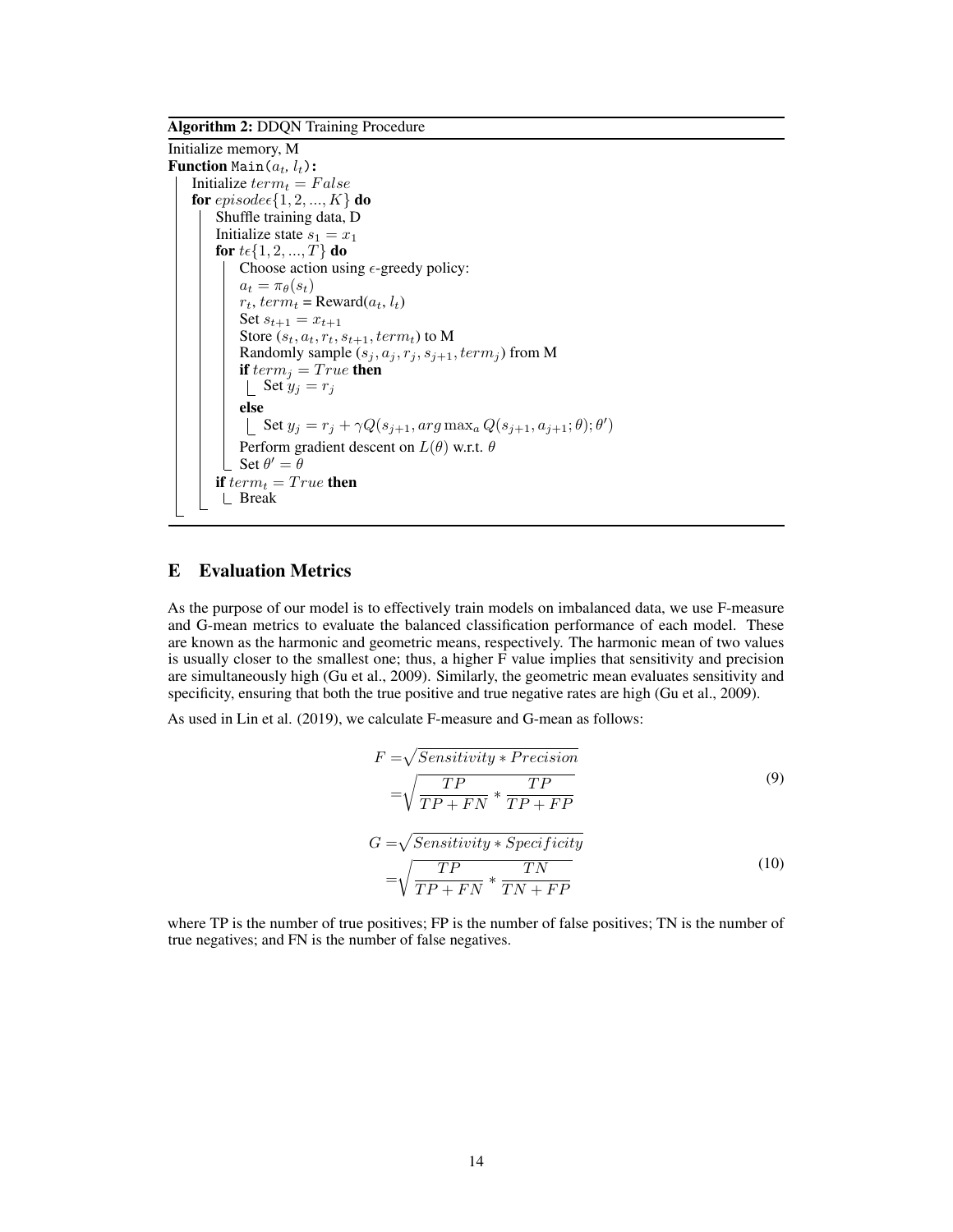# F COVID-19 Data and Preprocessing

#### F.1 Ethics statement

United Kingdom National Health Service (NHS) approval via the national oversight/regulatory body, the Health Research Authority (HRA), has been granted for this work (IRAS ID: 281832).

## F.2 Data Inclusion and Exclusion

Oxford University Hospitals NHS Foundation Trust (OUH): We included all patients attending acute and emergency care settings at OUH who received routine blood tests on arrival, considering presentations before December 1, 2019, and thus before the pandemic, as the COVID-19-negative (control) cohort. We considered presentations during the 'first wave' of the UK COVID-19 pandemic (December 1, 2019 to June 30, 2020) with PCR confirmed SARS-CoV-2 infection as the COVID-19-positive (cases) cohort. We excluded patients who opted out of electronic health record (EHR) research and those who did not receive laboratory blood tests or were younger than 18 years of age. Due to incomplete penetrance of testing during the first wave of the pandemic, and imperfect sensitivity of the PCR test, there is uncertainty in the viral status of patients presenting during the pandemic who were untested or tested negative. We therefore selected a pre-pandemic control cohort during training to ensure absence of disease in patients labelled as COVID-19-negative. Clinical features extracted for each presentation included first-performed blood tests, blood gases, vital signs measurements and PCR testing for SARS-CoV-2 (Abbott Architect [Abbott, Maidenhead, UK], TaqPath [Thermo Fisher Scientific, Massachusetts, USA] and Public Health England-designed RNA-dependent RNA polymerase assays).

Portsmouth Hospitals NHS Foundation Trust (PUH): PUH considered all patients admitted to the Queen Alexandria Hospital, serving a population of 675,000 and offering tertiary referral services to the surrounding region, between March 1, 2020 and February 28, 2021. Confirmatory COVID-19 testing was by laboratory SARS-CoV2 RT-PCR assay, considering any positive PCR result within 48hrs of admission as a true positive.

University Hospitals Birmingham NHS Foundation Trust (UHB): UHB considered all patients admitted to The Queen Elizabeth Hospital, Birmingham, between December 01, 2019 and October 29, 2020. The Queen Elizabeth Hospital is a large tertiary referral unit within the UHB group which provides healthcare services for a population of 2.2 million across the West Midlands. Confirmatory COVID-19 testing was performed by laboratory SARS-CoV-2 RT-PCR assay.

Bedfordshire NHS Foundation Trust (BH): BH considered all patients admitted to Bedford Hospital between January 1, 2021 and March 31, 2021. BH provides healthcare services for a population of around 620,000 in Bedfordshire. Confirmatory COVID-19 testing was performed on the day of admission by point-of-care PCR based nucleic acid testing [SAMBA-II & Panther Fusion System, Diagnostics in the Real World, UK, and Hologic, USA].

Table 3: Summary population characteristics for OUH training cohorts, prospective validation cohort of patients attending OUH, independent validation cohorts of patients admitted to three independent NHS Trusts. \*indicates merging for statistical disclosure control.

|                     |                     | OUH (pre-pandemic & wave 1 cases, to 30/06/2020) | <b>OUH</b>            | <b>PUH</b>            | <b>UHB</b>            | BH                    |
|---------------------|---------------------|--------------------------------------------------|-----------------------|-----------------------|-----------------------|-----------------------|
| Cohort              | Pre-pandemic cohort | COVID-19-cases cohort                            | 01/10/2020-06/03/2021 | 01/03/2020-28/02/2021 | 01/12/2019-29/10/2020 | 01/01/2021-31/03/2021 |
| n, patients         | 114.957             | 701                                              | 22,857                | 37,896                | 10.293                | 1177                  |
| n, COVID positive 0 |                     | 701                                              | $2.012(8.80\%)$       | 2.005(5.29%)          | 439 (4.27%)           | 144 (12.2%)           |
| Sex:                |                     |                                                  |                       |                       |                       |                       |
| - Male $(\% )$      | 53370 (46.43)       | 376 (53.64)                                      | 11409 (49.91)         | 20839 (54.99)         | 4831 (46.93)          | 627(53.27)            |
| - Female $(\% )$    | 61587 (53.57)       | 325 (46.36)                                      | 11448 (50.09)         | 17054 (45.0)          | 5462 (53.07)          | 549 (46.64)           |
| Age, $yr$ (IQR)     | $60(38-76)$         | $72(55-82)$                                      | $67(49-80)$           | $69(48-82)$           | $63(42-79)$           | $68.0(48-82)$         |
| <b>Ethnicity:</b>   |                     |                                                  |                       |                       |                       |                       |
| -White $(\%)$       | 93921 (81.7)        | 480 (68.47)                                      | 17387 (76.07)         | 28704 (75.74)         | 6848 (66.53)          | 1024(87.0)            |
| -Not Stated $(\%)$  | 13602 (11.83)       | 128 (18.26)                                      | 4127 (18.06)          | 8389 (22.14)          | 1061 (10.31)          | <10                   |
| -South Asian $(\%)$ | 2754(2.4)           | 22(3.14)                                         | 441 (1.93)            | 170(0.45)             | 1357 (13.18)          | 71 (6.03)             |
| -Chinese $(\% )$    | 284 (0.25)          | $\mathcal{R}$                                    | 51 (0.22)             | 42(0.11)              | 41(0.4)               | <10                   |
| -Black $(\%)$       | 1418 (1.23)         | 25(3.57)                                         | 279(1.22)             | 187(0.49)             | 484 (4.7)             | 36(3.06)              |
| -Other $(\%)$       | 1840 (1.6)          | $34(4.85)$ *                                     | 410 (1.79)            | 269(0.71)             | 333 (3.24)            | 29(2.46)              |
| -Mixed $(\% )$      | 1138 (0.99)         | 12(1.71)                                         | 162(0.71)             | 135(0.36)             | 169(1.64)             | 13(1.1)               |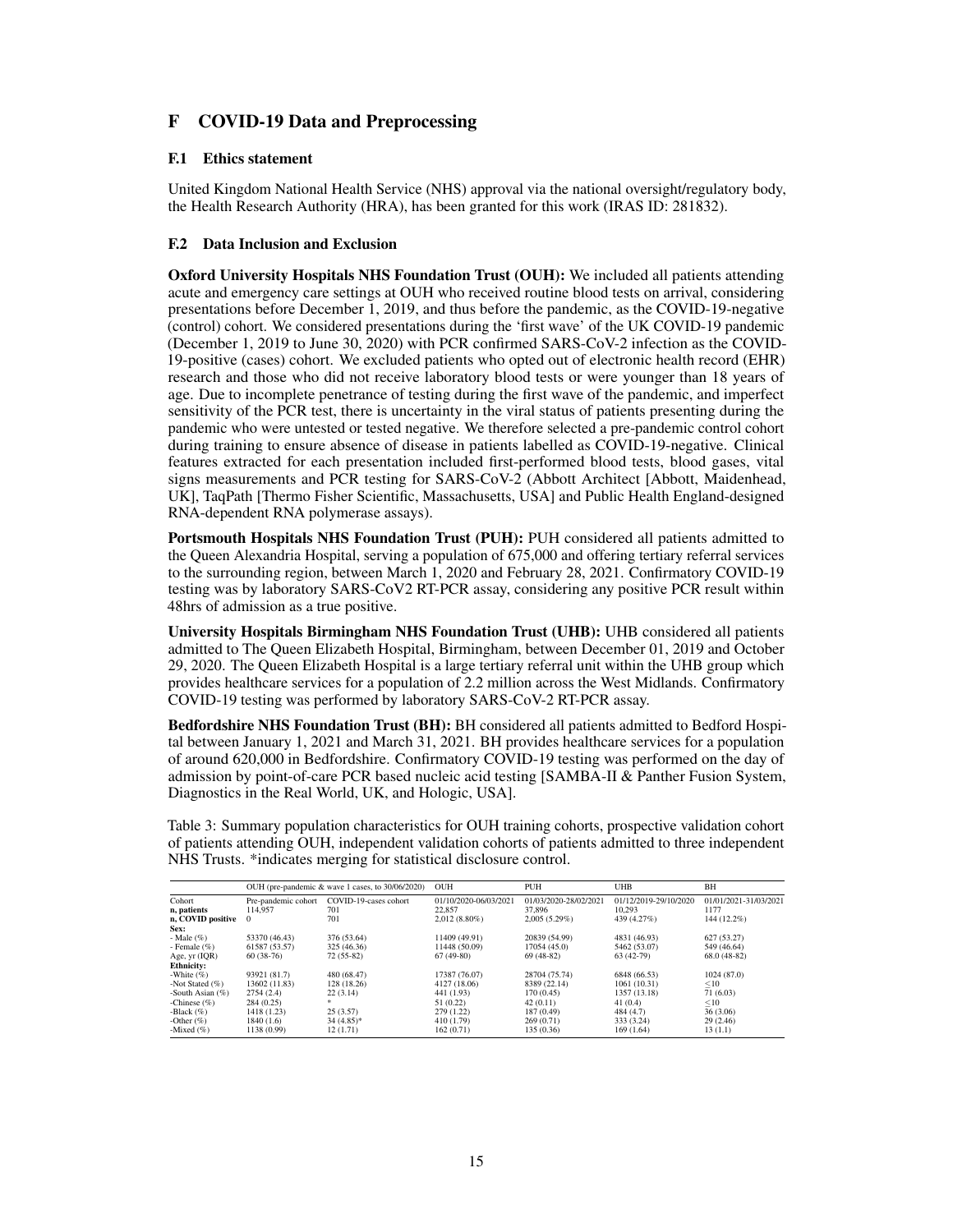| Category                                    | <b>Features</b>                                                                                                                                                        |
|---------------------------------------------|------------------------------------------------------------------------------------------------------------------------------------------------------------------------|
| Vital Signs                                 | Heart rate, respiratory rate, systolic blood pressure,<br>diastolic blood pressure, temperature                                                                        |
| <b>Full Blood Count</b>                     | Haemoglobin, haematocrit, mean cell volume,<br>white cell count, neutrophil count, lymphocyte<br>count, monocyte count, eosinophil count, basophil<br>count, platelets |
| Liver Function Tests $&$ C-reactive protein | Albumin, alkaline phosphatase, alanine amino-<br>transferase, bilirubin, C-reactive protein                                                                            |
| Urea & Electrolytes                         | Sodium, potassium, creatinine, urea, estimated<br>glomerular filtration rate                                                                                           |

Table 4: Clinical predictors considered.

#### F.3 Preprocessing

We used electronic health record (EHR) data with linked, deidentified demographic information for all patients presenting to emergency departments. To better compare our results to previously published studies using the same datasets (Soltan et al., 2022, Yang et al., 2022a, Yang et al., 2022b), we used the same focused subset of routinely collected clinical features (including blood tests and vital signs) and patient cohorts.

The OUH training set consisted of COVID-free cases prior to the outbreak, so we matched every COVID-positive case to twenty COVID-free presentations based on age, representing a simulated prevalence of 5%. Consistent with previous studies, we also used population median imputation to replace any missing values. We then standardized all features in our data to have a mean of 0 and a standard deviation of 1.

A training set was used for model development, hyperparameter selection, and training; a validation set was used for threshold-adjustment; and after successful development and training, held-out test sets were then used to evaluate the performance of the final model.

Table 5: Previously published COVID-19 status prediction results. using same datasets and patient cohorts. Sensitivity, specificity, and AUROC shown, alongside 95% confidence intervals, unless otherwise specified.

| Test Set   | Sensitivity                 | Specificity                                                          | <b>AUROC</b>           |
|------------|-----------------------------|----------------------------------------------------------------------|------------------------|
|            | Soltan et al., 2022.        |                                                                      |                        |
|            | Method: $XGBoost + SMOTE +$ | Threshold Adjustment (0.9)                                           |                        |
| <b>OUH</b> | $0.857$ (SD $0.009$ )       | $0.686$ (SD $0.022$ )                                                | $0.878$ (SD $0.001$ )  |
| <b>PUH</b> | $0.841(0.825-0.857)$        | $0.713(0.709 - 0.718)$                                               | $0.872(0.863 - 0.882)$ |
| <b>UHB</b> | $0.788(0.748-0.824)$        | $0.747(0.738 - 0.755)$                                               | $0.858(0.838 - 0.878)$ |
| BH         | $0.743(0.666-0.807)$        | 0.848(0.8250.869)                                                    | $0.881(0.851 - 0.912)$ |
|            | Yang et al., 2022.          |                                                                      |                        |
|            |                             | Method: Neural Network + $SMOTE + ENN + Threshold Adjustment (0.85)$ |                        |
| <b>OUH</b> | $0.844(0.828-0.860)$        | $0.710(0.704 - 0.717)$                                               | $0.777(0.765-0.789)$   |
| <b>PUH</b> | $0.857(0.842 - 0.873)$      | $0.672(0.667-0.677)$                                                 | $0.765(0.752 - 0.777)$ |
| <b>UHB</b> | $0.847(0.814 - 0.881)$      | $0.716(0.708-0.725)$                                                 | $0.782(0.756-0.808)$   |
| BH         | $0.847(0.789-0.906)$        | $0.822(0.799-0.845)$                                                 | $0.835(0.793 - 0.876)$ |
|            | Yang et al., 2022.          |                                                                      |                        |
|            |                             | Method: Neural Network + Threshold Adjustment (0.85)                 |                        |
| OUH        | $0.762(0.744-0.781)$        | $0.844(0.839 - 0.849)$                                               | $0.878(0.868 - 0.888)$ |
| <b>PUH</b> | $0.633(0.585-0.681)$        | $0.903(0.897 - 0.910)$                                               | $0.861(0.837-0.885)$   |
| <b>UHB</b> | $0.714(0.621-0.807)$        | $0.854(0.839-0.870)$                                                 | $0.878(0.832 - 0.924)$ |
| BH         | $0.724(0.561-0.887)$        | $0.908(0.869 - 0.948)$                                               | $0.880(0.798-0.963)$   |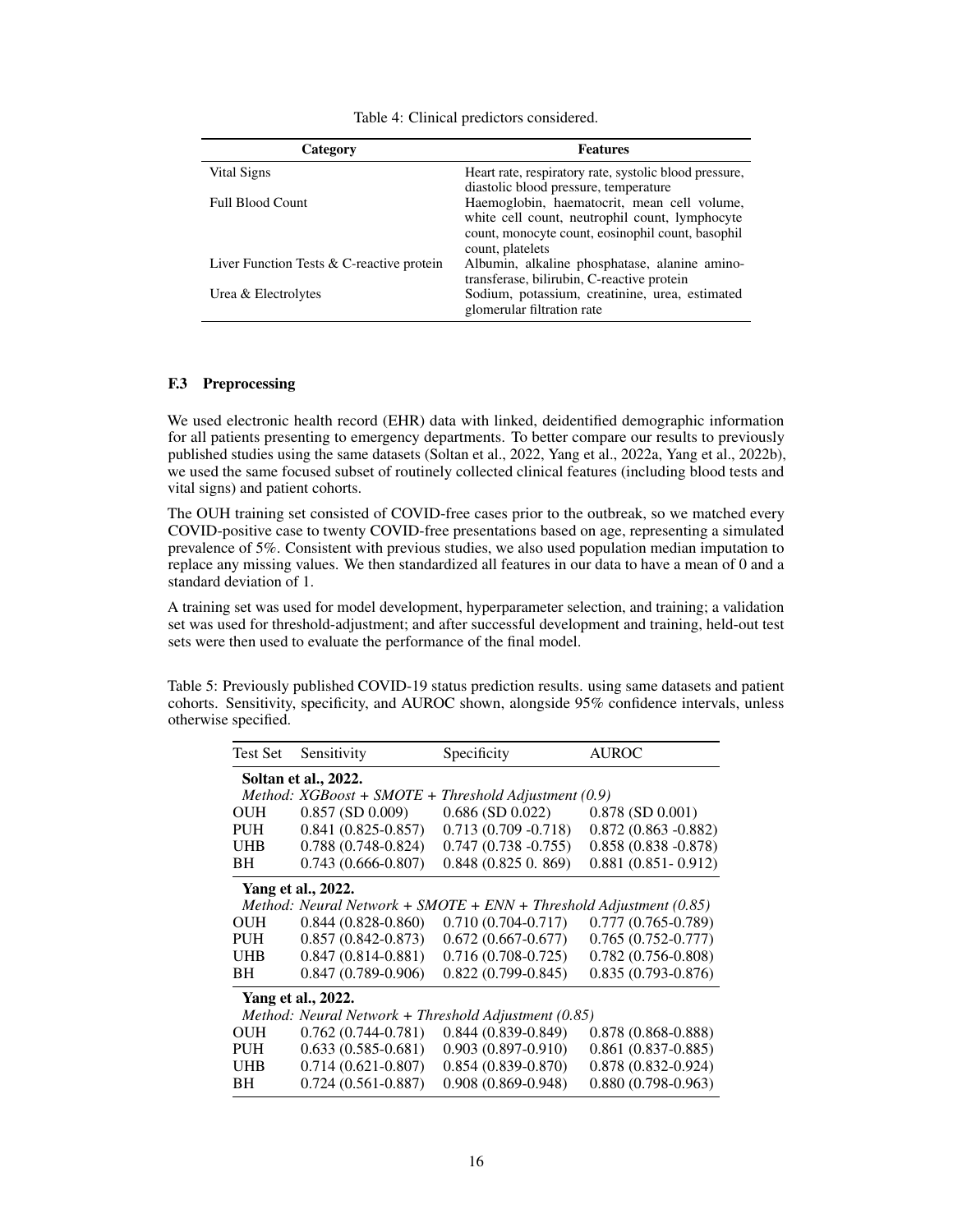# G Multiclass Patient Diagnosis Data and Preprocessing

## G.1 Ethics statement

The eICU Collaborative Research Database (eICU-CRD) (Pollard et al., 2018) is a publicly-available, anonymized database with pre-existing institutional review board (IRB) approval; thus, no further approval was required.

## G.2 Data Inclusion and Exclusion

In terms of clinical applications of AI, patient diagnosis as been a popular problem to address (Sheikhalishahi et al., 2021; Lipton et al., 2015; Razavian et al., 2016), as it can directly influence clinical decision-making, resource allocation, and healthcare costs.

Here, the task was to predict which acute condition might be developed by a patient during the course of an ICU stay, as defined through ICD-9 codes. A similar task that included both acute and chronic conditions was previously investigated using the eICU-CRD dataset by grouping 767 ICD-9 codes into 25 overarching diagnoses, and then predicting these using a BiLSTM model (Sheikhalishahi et al., 2021). Using similar inclusion and exclusion criteria, we selected adult patients (age  $> 18$ ) with a minimum of 15 ICU records, and grouped these records into 1 hour windows. Our clinical team reviewed the list of 25 diagnoses, removed 13 diagnoses considered chronic, non-acute, or poorly defined, and grouped the remaining 12 diagnoses into their relevant system and clinical specialties. This resulted in five labels: acute cardiovascular event, acute respiratory event, acute gastrointestional event, acute systemic event, and acute renal event. This grouping was selected to reflect clinic reality, where an emergency physician might consult with a system specialist to rule out a severe condition before admission to ICU, and to account for the relatedness of diagnoses within a system. For example, pneumonia is a leading cause of respiratory failure, and combining both diagnoses into a single "acute respiratory event" category reflects the systemic nature of the disease. We removed any samples that did not have a differentiable ICD9 code, or did not belong to any of the curated groups, resulting in 24,102 samples for training and testing.

| <b>Characteristic</b>  | eICU-CRD Cohort |
|------------------------|-----------------|
| Sex:                   | 10842 (45.0)    |
| Female $(\% )$         |                 |
| Male $(\%)$            | 13260 (55.0)    |
| Age $(IQR)$            | $65(54-76)$     |
| Ethnicity:             | 1462(6.1)       |
| Unknown $(\%)$         |                 |
| Asian $(\% )$          | 479 (2.0)       |
| African American (%)   | 2557 (10.6)     |
| Caucasian $(\%)$       | 18440 (76.5)    |
| Hispanic $(\%)$        | 1002 (4.2)      |
| Native American $(\%)$ | 162(0.67)       |

Table 6: Summary population characteristics for eICU-CRD cohort.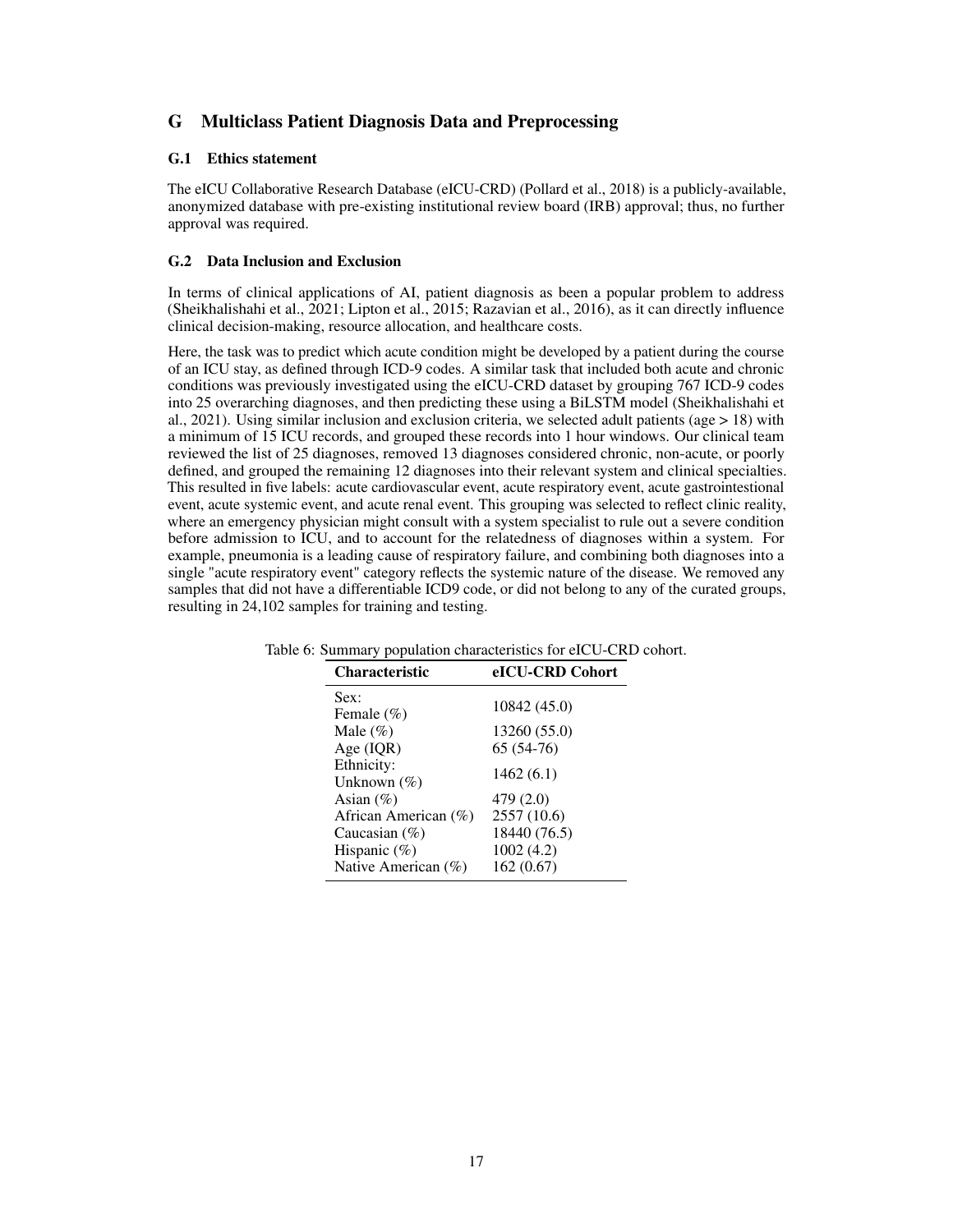| Label                        | Events                                                                                                                                                                                | <b>Prevalence</b> |
|------------------------------|---------------------------------------------------------------------------------------------------------------------------------------------------------------------------------------|-------------------|
| Acute cardiovascular event   | Acute myocardial infarction, acute<br>cerebrovascular disease                                                                                                                         | 0.288             |
| Acute respiratory event      | Respiratory failure, insufficiency, ar-<br>rest, pneumonia, pleurisy, pneumotho-<br>rax, pulmonary collapse, other upper<br>respiratory disease, other lower respi-<br>ratory disease | 0.336             |
| Acute gastrointestinal event | Gastrointestinal hemorrhage                                                                                                                                                           | 0.087             |
| Acute systemic event         | Septicemia, shock                                                                                                                                                                     | 0.174             |
| Acute renal event            | Renal failure, fluid and electrolyte dis-<br>order                                                                                                                                    | 0.113             |

Table 7: Acute event groups and respective prevalences.

Table 8: Clinical predictors considered for predicting patient discharge status and patient diagnosis.

| Category                                                   | <b>Features</b>                                                                                                                                                                                                                                                                                   |
|------------------------------------------------------------|---------------------------------------------------------------------------------------------------------------------------------------------------------------------------------------------------------------------------------------------------------------------------------------------------|
| Demographic features<br>Measurements at hospital admission | Gender, age, ethnicity, height, weight<br>Non-invasive systolic blood pressure, non-<br>invasive diastolic blood pressure, non-<br>invasive mean arterial pressure, heart rate,<br>Supporting oxygen used at admission,<br>blood oxygen saturation, Glasgow coma<br>score, diagnosis at admission |
| Measurements at ICU admission                              | Glucose                                                                                                                                                                                                                                                                                           |

## G.3 Preprocessing

Further preprocessing was performed to remove samples with any missing values, one-hot encode categorical features, and standardize all continuous features to have a mean of 0 and a standard deviation of 1.

We used a 75:25 training and test ratio, resulting in 18,076 training and 6,026 test samples, respectively. As before, the training set was used for model development, hyperparameter selection, and training; and after successful development and training, the held-out test set was used to evaluate the performance of the final model. It should be noted that, as this is a multiclass task, standard threshold adjustment cannot be used, and thus, we did not split the data to include an additional validation set.

# H Training, Thresholds, and Hyperparameter Values

#### H.1 COVID-19 Diagnosis

Table 9: Final Hyperparameter Values Used in Reinforcement Learning, Neural Network, and XGBoost-Based Models in COVID-19 Prediction Task

| <b>Reinforcement Learning</b>                                                                                                 | <b>Neural Network</b>                                      | <b>XGBoost</b>                                               |
|-------------------------------------------------------------------------------------------------------------------------------|------------------------------------------------------------|--------------------------------------------------------------|
| Dropout $= 0.3$<br>Learning rate $= 0.0004$<br>Neurons $= 100$<br>Discount Factor = $0.1$<br>Exploration Factor = $[0.01, 1]$ | Dropout $= 0.3$<br>Learning rate $= 0.1$<br>Neurons $= 10$ | Depth $=$ 3<br>N estimators = $100$<br>Learning rate $= 0.1$ |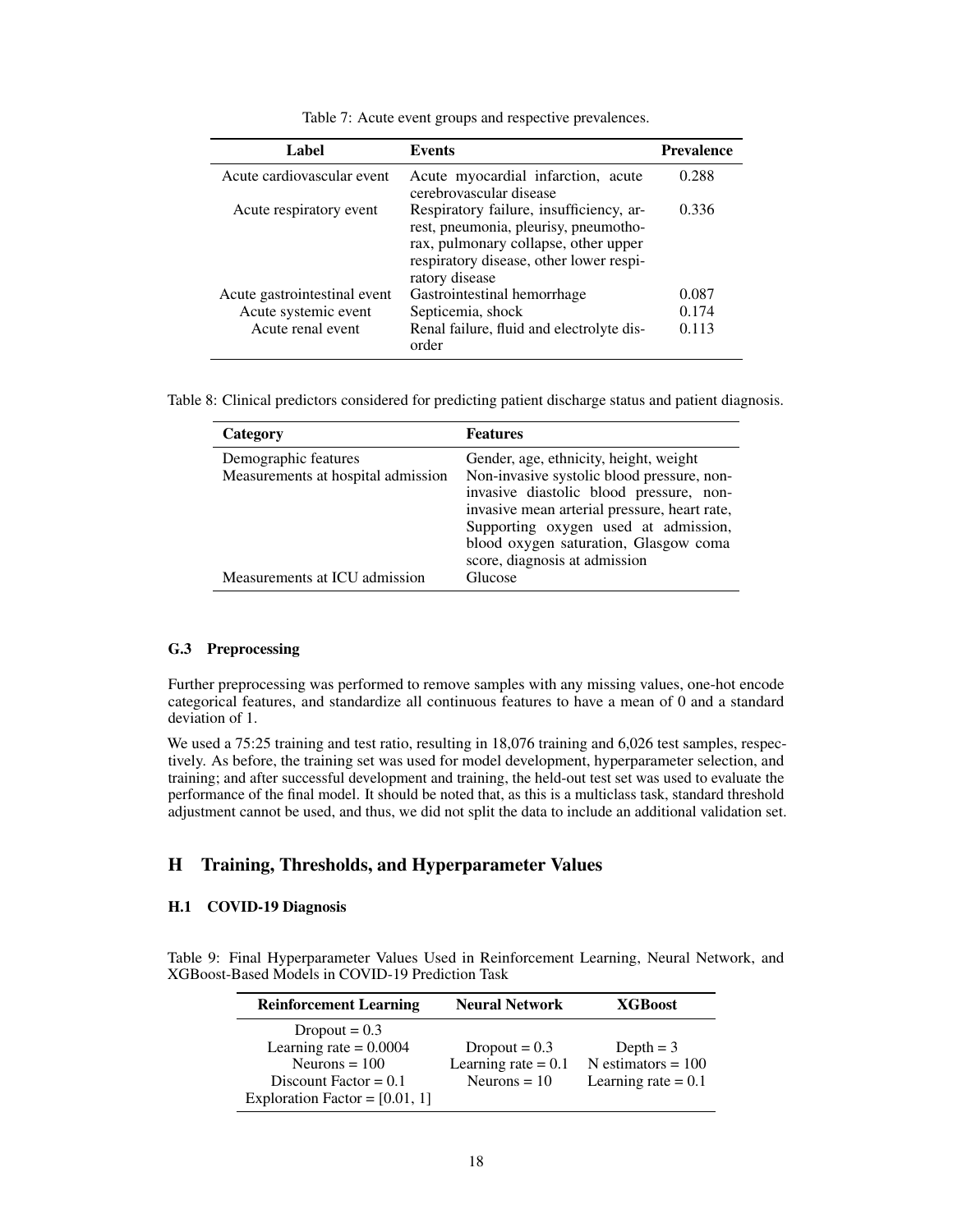We implemented early stopping, which monitored validation performance, optimizing training for a sensitivity of  $>0.85$  and specificity of  $>0.75$ . These thresholds were set to ensure that the model would be able to detect positive COVID-19 cases.

Table 10: Adjusted Threshold Values Used in Reinforcement Learning, Neural Network, and XGBoost Models, for COVID-19 status prediction.

| Model                          | Threshold |        |  |
|--------------------------------|-----------|--------|--|
|                                | 0.85      | 0.9    |  |
| Reinforcement Learning (Q-imb) | 0.5050    | 0.4970 |  |
| Reinforcement Learning (DDQN)  | 0.5070    | 0.5010 |  |
| <b>XGBoost</b>                 | 0.0060    | 0.0020 |  |
| $XGBoost + SMOTE$              | 0.0120    | 0.0060 |  |
| XGBoost + Cost-Sensitive       | 0.0120    | 0.0060 |  |
| <b>NN</b>                      | 0.0341    | 0.0140 |  |
| $NN + Cost-Sensitive$          | 0.4148    | 0.2645 |  |
| $NN + SMOTE$                   | 0.0862    | 0.0641 |  |

#### H.2 Multiclass Patient Diagnosis

Table 11: Final Hyperparameter Values Used in Reinforcement Learning, Neural Network, and XGBoost-Based Models in COVID-19 Prediction Task

| <b>Reinforcement Learning</b>    | <b>Neural Network</b>  | <b>XGBoost</b>        |
|----------------------------------|------------------------|-----------------------|
| Dropout $= 0.3$                  |                        |                       |
| Learning rate $= 0.0001$         | Dropout $= 0.3$        | Depth $=$ 3           |
| Neurons = $3000$                 | Learning rate $= 0.01$ | $N$ estimators = 100  |
| Discount Factor = $0.1$          | Neurons $= 200$        | Learning rate $= 0.1$ |
| Exploration Factor = $[0.01, 1]$ |                        |                       |

# I Additional Results

#### I.1 DDQN and Dueling DDQN Comparison

The dueling DDQN consistently outperforms the DDQN, across all four test sets. This can also be seen in the training curves, as the dueling DDQN appears to be able to learn a better policy.



Figure 3: AUROC scores during training, comparing DDQN and Dueling DDQN models. Curves are shown for the COVID-19 prediction task.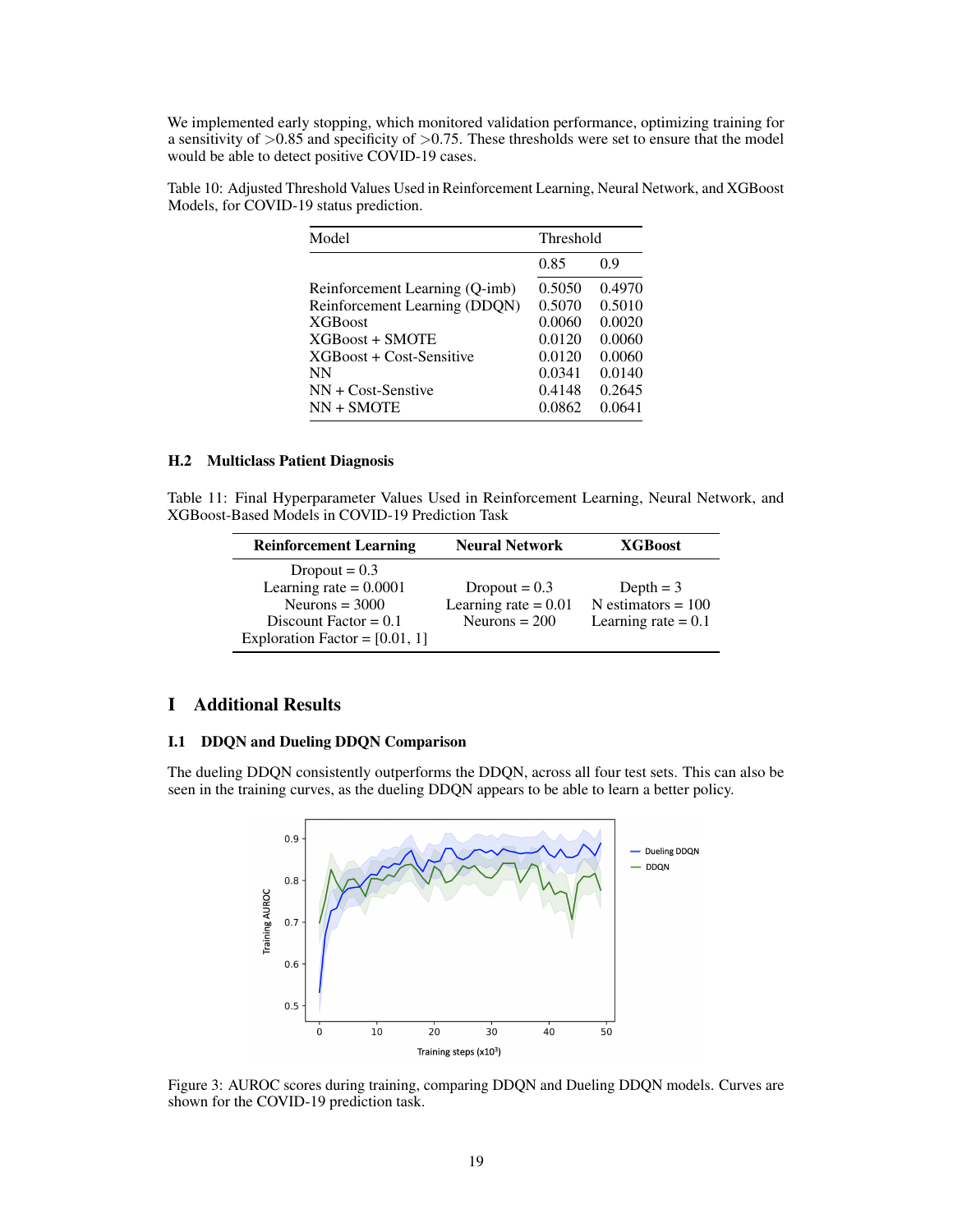# I.2 COVID-19 Diagnosis

Table 12: Performance metrics for COVID-19 prediction. Results reported as F-measure, G-mean, sensitivity, specificity, and AUROC for OUH, PUH, UHB, and BH test sets; 95% confidence intervals (CIs) also shown. Red and blue values denote best and second best scores, respectively for F-measure and G-mean. No threshold adjustment was applied (i.e. default threshold of 0.5 used for prediction)

| Model                           | $\mathbf{F}$ | G     | Sensitivity            | Specificity            | <b>AUROC</b>           |
|---------------------------------|--------------|-------|------------------------|------------------------|------------------------|
| <b>OUH</b>                      |              |       |                        |                        |                        |
| Reinforcement Learning (Q-imb)  | 0.441        | 0.782 | $0.819(0.802 - 0.835)$ | $0.746(0.740-0.752)$   | $0.861(0.850-0.871)$   |
| Reinforcement Learning (DDQN)   | 0.304        | 0.515 | $0.863(0.848-0.878)$   | $0.308(0.301 - 0.314)$ | $0.758(0.745-0.771)$   |
| <b>Neural Network</b>           | 0.470        | 0.502 | $0.253(0.234 - 0.272)$ | $0.996(0.996-0.997)$   | $0.877(0.867 - 0.886)$ |
| Neural Network + SMOTE          | 0.593        | 0.706 | $0.510(0.489 - 0.532)$ | 0.978 (0.976-0.980)    | $0.871(0.861 - 0.881)$ |
| Neural Network + Cost-Sensitive | 0.507        | 0.795 | $0.723(0.703 - 0.742)$ | $0.874(0.869 - 0.878)$ | $0.872(0.862 - 0.882)$ |
| <b>XGBoost</b>                  | 0.577        | 0.623 | $0.391(0.369 - 0.412)$ | $0.994(0.992 - 0.995)$ | $0.877(0.867 - 0.887)$ |
| <b>XGBoost + SMOTE</b>          | 0.595        | 0.657 | $0.435(0.414 - 0.457)$ | $0.990(0.989 - 0.992)$ | $0.876(0.866-0.886)$   |
| XGBoost + Cost-Sensitive        | 0.584        | 0.685 | $0.478(0.456-0.499)$   | $0.982(0.980-0.983)$   | $0.869(0.859 - 0.879)$ |
| <b>PUH</b>                      |              |       |                        |                        |                        |
| Reinforcement Learning (Q-imb)  | 0.316        | 0.741 | $0.814(0.797-0.831)$   | $0.674(0.669-0.678)$   | $0.831(0.819 - 0.842)$ |
| Reinforcement Learning (DDQN)   | 0.245        | 0.594 | $0.810(0.793 - 0.827)$ | $0.435(0.430-0.440)$   | $0.762(0.750-0.774)$   |
| <b>Neural Network</b>           | 0.47         | 0.601 | $0.367(0.345 - 0.388)$ | $0.987(0.985 - 0.988)$ | $0.857(0.847-0.868)$   |
| Neural Network + SMOTE          | 0.452        | 0.735 | $0.574(0.552-0.596)$   | $0.942(0.940-0.944)$   | $0.856(0.845-0.866)$   |
| Neural Network + Cost-Sensitive | 0.356        | 0.775 | $0.767(0.748-0.785)$   | $0.784(0.780-0.789)$   | $0.850(0.839 - 0.861)$ |
| <b>XGBoost</b>                  | 0.504        | 0.639 | $0.414(0.393 - 0.436)$ | $0.985(0.984 - 0.987)$ | $0.881(0.871-0.891)$   |
| <b>XGBoost + SMOTE</b>          | 0.521        | 0.702 | $0.506(0.484 - 0.528)$ | $0.976(0.974-0.977)$   | $0.881(0.871-0.890)$   |
| XGBoost + Cost-Sensitive        | 0.521        | 0.734 | $0.557(0.535-0.578)$   | $0.967(0.966-0.969)$   | $0.881(0.871-0.891)$   |
| <b>UHB</b>                      |              |       |                        |                        |                        |
| Reinforcement Learning (Q-imb)  | 0.315        | 0.772 | $0.793(0.755-0.831)$   | $0.753(0.744-0.761)$   | $0.837(0.814 - 0.861)$ |
| Reinforcement Learning (DDQN)   | 0.206        | 0.494 | $0.845(0.811 - 0.879)$ | $0.289(0.280-0.298)$   | $0.721(0.694 - 0.749)$ |
| <b>Neural Network</b>           | 0.351        | 0.444 | $0.198(0.161 - 0.235)$ | $0.995(0.993 - 0.996)$ | $0.866(0.844-0.888)$   |
| Neural Network + SMOTE          | 0.418        | 0.667 | $0.460(0.414 - 0.507)$ | $0.966(0.963 - 0.970)$ | $0.850(0.828 - 0.873)$ |
| Neural Network + Cost-Sensitive | 0.364        | 0.780 | $0.704(0.661-0.747)$   | $0.864(0.858-0.871)$   | $0.861(0.839 - 0.883)$ |
| <b>XGBoost</b>                  | 0.417        | 0.548 | $0.303(0.260-0.346)$   | 0.990 (0.988-0.992)    | $0.861(0.839 - 0.883)$ |
| <b>XGBoost + SMOTE</b>          | 0.431        | 0.608 | $0.376(0.331 - 0.421)$ | $0.983(0.980-0.985)$   | $0.853(0.830 - 0.876)$ |
| XGBoost + Cost-Sensitive        | 0.410        | 0.633 | $0.412(0.366 - 0.458)$ | 0.973 (0.970-0.976)    | $0.851(0.829 - 0.874)$ |
| BH                              |              |       |                        |                        |                        |
| Reinforcement Learning (Q-imb)  | 0.582        | 0.823 | $0.799(0.733 - 0.864)$ | $0.849(0.827 - 0.871)$ | $0.867(0.829-0.906)$   |
| Reinforcement Learning (DDON)   | 0.364        | 0.573 | $0.826(0.765-0.888)$   | $0.397(0.367 - 0.427)$ | $0.706(0.656-0.756)$   |
| <b>Neural Network</b>           | 0.306        | 0.353 | $0.125(0.071-0.179)$   | $0.994(0.990-0.999)$   | $0.885(0.849-0.921)$   |
| Neural Network + SMOTE          | 0.481        | 0.549 | $0.306(0.230-0.381)$   | $0.986(0.979-0.993)$   | $0.882(0.845-0.919)$   |
| Neural Network + Cost-Sensitive | 0.586        | 0.759 | $0.618(0.539 - 0.697)$ | $0.931(0.916-0.947)$   | $0.883(0.847-0.920)$   |
| <b>XGBoost</b>                  | 0.457        | 0.498 | $0.250(0.179-0.321)$   | 0.993 (0.988-0.998)    | $0.894(0.859-0.929)$   |
| $XGBoost + SMOTE$               | 0.491        | 0.526 | $0.278(0.205 - 0.351)$ | $0.994(0.990-0.999)$   | $0.885(0.849-0.921)$   |
| XGBoost + Cost-Sensitive        | 0.556        | 0.614 | $0.382(0.303 - 0.461)$ | $0.987(0.981 - 0.994)$ | $0.889(0.854-0.925)$   |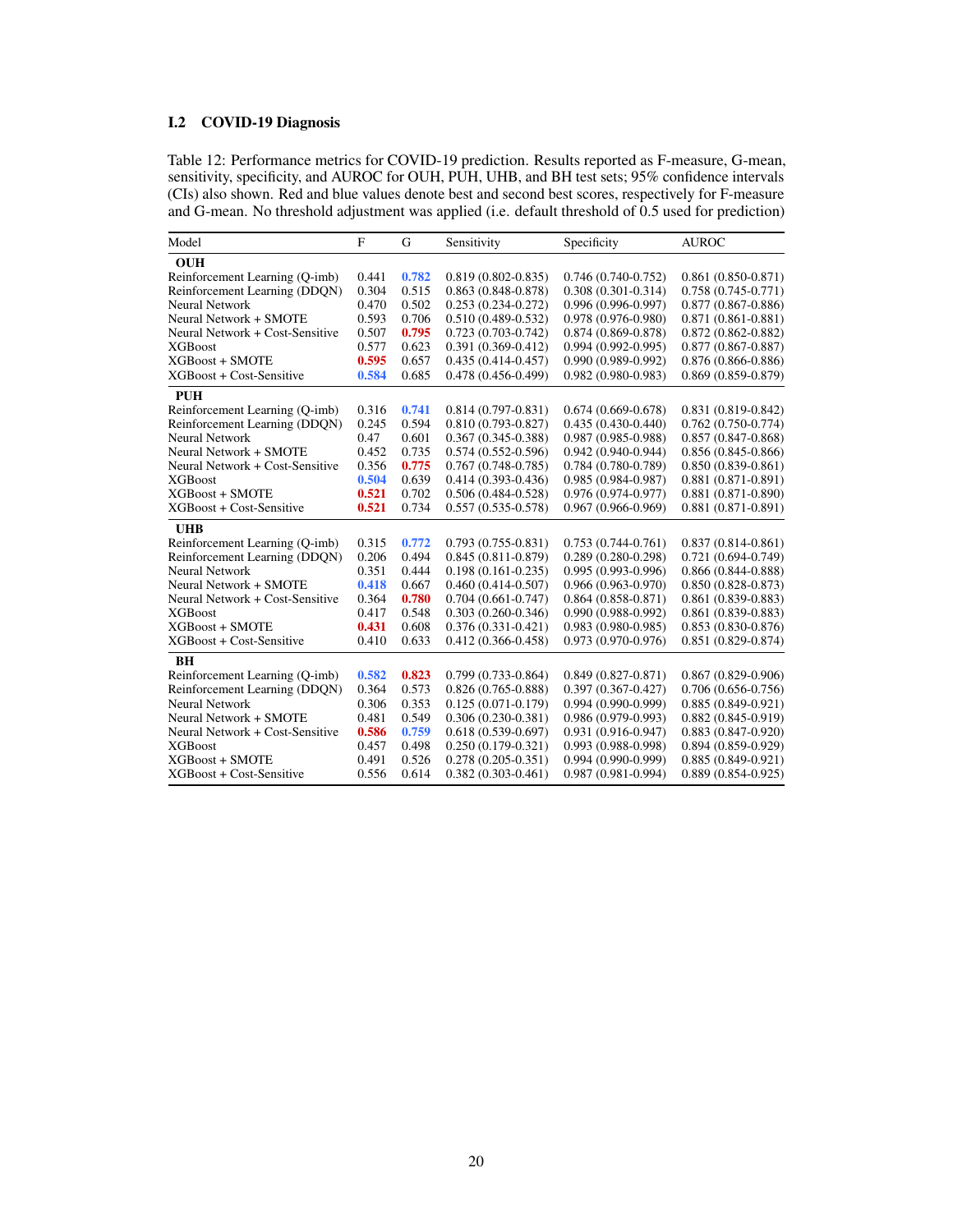Table 13: Performance metrics for COVID-19 prediction. Results reported as F-measure, G-mean, sensitivity, specificity, and AUROC for OUH, PUH, UHB, and BH test sets; 95% confidence intervals (CIs) also shown. Red and blue values denote best and second best scores, respectively for F-measure and G-mean. Threshold adjustment applied to optimize models to sensitivities of 0.85.

| Model                           | $\mathbf{F}$ | G     | Sensitivity            | Specificity            | <b>AUROC</b>           |
|---------------------------------|--------------|-------|------------------------|------------------------|------------------------|
| <b>OUH</b>                      |              |       |                        |                        |                        |
| Reinforcement Learning (Q-imb)  | 0.462        | 0.792 | $0.791(0.773-0.809)$   | $0.793(0.788-0.799)$   | $0.861(0.850-0.871)$   |
| Reinforcement Learning (DDQN)   | 0.323        | 0.628 | $0.788(0.770-0.806)$   | $0.500(0.493 - 0.507)$ | $0.758(0.745-0.771)$   |
| <b>Neural Network</b>           | 0.442        | 0.782 | $0.814(0.797-0.831)$   | $0.751(0.746-0.757)$   | $0.874(0.864 - 0.884)$ |
| Neural Network + SMOTE          | 0.412        | 0.756 | $0.837(0.821 - 0.853)$ | $0.683(0.676-0.689)$   | $0.869(0.859-0.879)$   |
| Neural Network + Cost-Sensitive | 0.470        | 0.792 | $0.768(0.750-0.787)$   | $0.816(0.811 - 0.822)$ | $0.872(0.862 - 0.882)$ |
| <b>XGBoost</b>                  | 0.456        | 0.791 | $0.810(0.793 - 0.827)$ | $0.773(0.767 - 0.779)$ | $0.877(0.867 - 0.887)$ |
| <b>XGBoost + SMOTE</b>          | 0.457        | 0.790 | $0.794(0.777-0.812)$   | $0.786(0.780-0.791)$   | $0.876(0.866-0.886)$   |
| XGBoost + Cost-Sensitive        | 0.434        | 0.776 | $0.819(0.802 - 0.836)$ | $0.736(0.730-0.742)$   | $0.869(0.859 - 0.879)$ |
| <b>PUH</b>                      |              |       |                        |                        |                        |
| Reinforcement Learning (Q-imb)  | 0.327        | 0.754 | $0.794(0.776-0.812)$   | $0.716(0.711-0.720)$   | $0.831(0.819 - 0.842)$ |
| Reinforcement Learning (DDQN)   | 0.262        | 0.661 | $0.756(0.737-0.774)$   | $0.578(0.573 - 0.584)$ | $0.762(0.750-0.774)$   |
| <b>Neural Network</b>           | 0.331        | 0.760 | $0.825(0.808 - 0.842)$ | $0.699(0.695 - 0.704)$ | $0.860(0.849 - 0.870)$ |
| Neural Network + SMOTE          | 0.320        | 0.746 | $0.818(0.802 - 0.835)$ | $0.681(0.676-0.685)$   | $0.853(0.842 - 0.863)$ |
| Neural Network + Cost-Sensitive | 0.332        | 0.76  | $0.809(0.792 - 0.826)$ | $0.714(0.709 - 0.718)$ | $0.850(0.839 - 0.861)$ |
| <b>XGBoost</b>                  | 0.363        | 0.792 | $0.836(0.820-0.852)$   | $0.751(0.746-0.755)$   | $0.881(0.871-0.891)$   |
| <b>XGBoost + SMOTE</b>          | 0.351        | 0.781 | $0.834(0.818-0.851)$   | $0.730(0.726-0.735)$   | $0.881(0.871-0.890)$   |
| XGBoost + Cost-Sensitive        | 0.364        | 0.792 | $0.829(0.813 - 0.846)$ | $0.757(0.752 - 0.761)$ | $0.881(0.871-0.891)$   |
| <b>UHB</b>                      |              |       |                        |                        |                        |
| Reinforcement Learning (Q-imb)  | 0.327        | 0.778 | $0.765(0.726-0.805)$   | $0.790(0.782 - 0.798)$ | $0.837(0.814-0.861)$   |
| Reinforcement Learning (DDQN)   | 0.214        | 0.598 | $0.761(0.721-0.801)$   | $0.471(0.461 - 0.480)$ | $0.721(0.694 - 0.749)$ |
| <b>Neural Network</b>           | 0.325        | 0.785 | $0.820(0.784 - 0.856)$ | $0.752(0.744-0.761)$   | $0.867(0.846-0.889)$   |
| Neural Network + SMOTE          | 0.302        | 0.763 | $0.825(0.789 - 0.860)$ | $0.705(0.696-0.714)$   | $0.848(0.825-0.871)$   |
| Neural Network + Cost-Sensitive | 0.336        | 0.782 | $0.756(0.716-0.796)$   | $0.808(0.801 - 0.816)$ | $0.861(0.839 - 0.883)$ |
| <b>XGBoost</b>                  | 0.321        | 0.774 | $0.770(0.731 - 0.809)$ | $0.779(0.770-0.787)$   | $0.861(0.839 - 0.883)$ |
| $XGBoost + SMOTE$               | 0.312        | 0.763 | $0.754(0.714-0.794)$   | $0.773(0.764 - 0.781)$ | $0.853(0.830-0.876)$   |
| XGBoost + Cost-Sensitive        | 0.308        | 0.764 | $0.774(0.735-0.814)$   | $0.753(0.745-0.762)$   | $0.851(0.829 - 0.874)$ |
| BН                              |              |       |                        |                        |                        |
| Reinforcement Learning (Q-imb)  | 0.617        | 0.837 | $0.799(0.733 - 0.864)$ | 0.878 (0.858-0.898)    | $0.867(0.829-0.906)$   |
| Reinforcement Learning (DDQN)   | 0.349        | 0.625 | $0.660(0.582 - 0.737)$ | $0.592(0.562 - 0.622)$ | $0.706(0.656-0.756)$   |
| <b>Neural Network</b>           | 0.589        | 0.820 | 0.778 (0.710-0.846)    | $0.865(0.845-0.886)$   | $0.885(0.849 - 0.921)$ |
| Neural Network + SMOTE          | 0.553        | 0.801 | $0.764(0.695-0.833)$   | $0.840(0.818-0.863)$   | $0.879(0.842 - 0.916)$ |
| Neural Network + Cost-Sensitive | 0.614        | 0.815 | $0.736(0.664 - 0.808)$ | $0.902(0.884 - 0.920)$ | $0.883(0.847-0.920)$   |
| <b>XGBoost</b>                  | 0.575        | 0.822 | $0.806(0.741-0.870)$   | $0.838(0.816 - 0.861)$ | $0.894(0.859-0.929)$   |
| <b>XGBoost + SMOTE</b>          | 0.556        | 0.797 | $0.743(0.672 - 0.814)$ | $0.855(0.833 - 0.876)$ | $0.885(0.849-0.921)$   |
| XGBoost + Cost-Sensitive        | 0.551        | 0.811 | $0.812(0.749-0.876)$   | $0.810(0.786 - 0.834)$ | $0.889(0.854-0.925)$   |

## I.3 Multiclass Patient Diagnosis

Table 14: Individual sensitivities per acute event class (alongside 95% CIs), calculated using a "one-vs-all" method.

| Label.                          | Cardiovascular         | Respiratory            | Gastrointestinal       | Systemic               | Renal                  |
|---------------------------------|------------------------|------------------------|------------------------|------------------------|------------------------|
| Reinforcement Learning (Q-imb)  | $0.853(0.837-0.869)$   | $0.677(0.657-0.697)$   | $0.897(0.871-0.923)$   | $0.767(0.741-0.793)$   | $0.545(0.508 - 0.582)$ |
| Reinforcement Learning (DDON)   | $0.769(0.749-0.789)$   | $0.303(0.283 - 0.323)$ | $0.907(0.882 - 0.932)$ | $0.458(0.428 - 0.488)$ | 0.567 (0.530-0.604)    |
| <b>Neural Network</b>           | $0.900(0.886 - 0.914)$ | $0.754(0.735 - 0.773)$ | $0.895(0.869 - 0.921)$ | $0.606(0.576-0.636)$   | $0.419(0.382 - 0.456)$ |
| Neural Network + SMOTE          | $0.901(0.887 - 0.915)$ | $0.783(0.765 - 0.801)$ | $0.893(0.866 - 0.920)$ | $0.592(0.562 - 0.622)$ | $0.400(0.363 - 0.437)$ |
| Neural Network + Cost-Sensitive | $0.926(0.914 - 0.938)$ | $0.524(0.502 - 0.546)$ | $0.905(0.880 - 0.930)$ | $0.742(0.715-0.769)$   | $0.465(0.428-0.502)$   |
| <b>XGBoost</b>                  | $0.864(0.848-0.880)$   | $0.849(0.833 - 0.865)$ | $0.897(0.871 - 0.923)$ | $0.633(0.604 - 0.662)$ | $0.423(0.386 - 0.460)$ |
| $XGBoost + SMOTE$               | $0.863(0.847-0.879)$   | $0.853(0.838 - 0.868)$ | $0.903(0.877-0.929)$   | $0.626(0.597-0.655)$   | $0.422(0.385 - 0.459)$ |
| $XGBoost + Cost-Sensitive$      | $0.861(0.845 - 0.877)$ | $0.664(0.643 - 0.685)$ | $0.907(0.882 - 0.932)$ | $0.774(0.749-0.799)$   | $0.515(0.478-0.552)$   |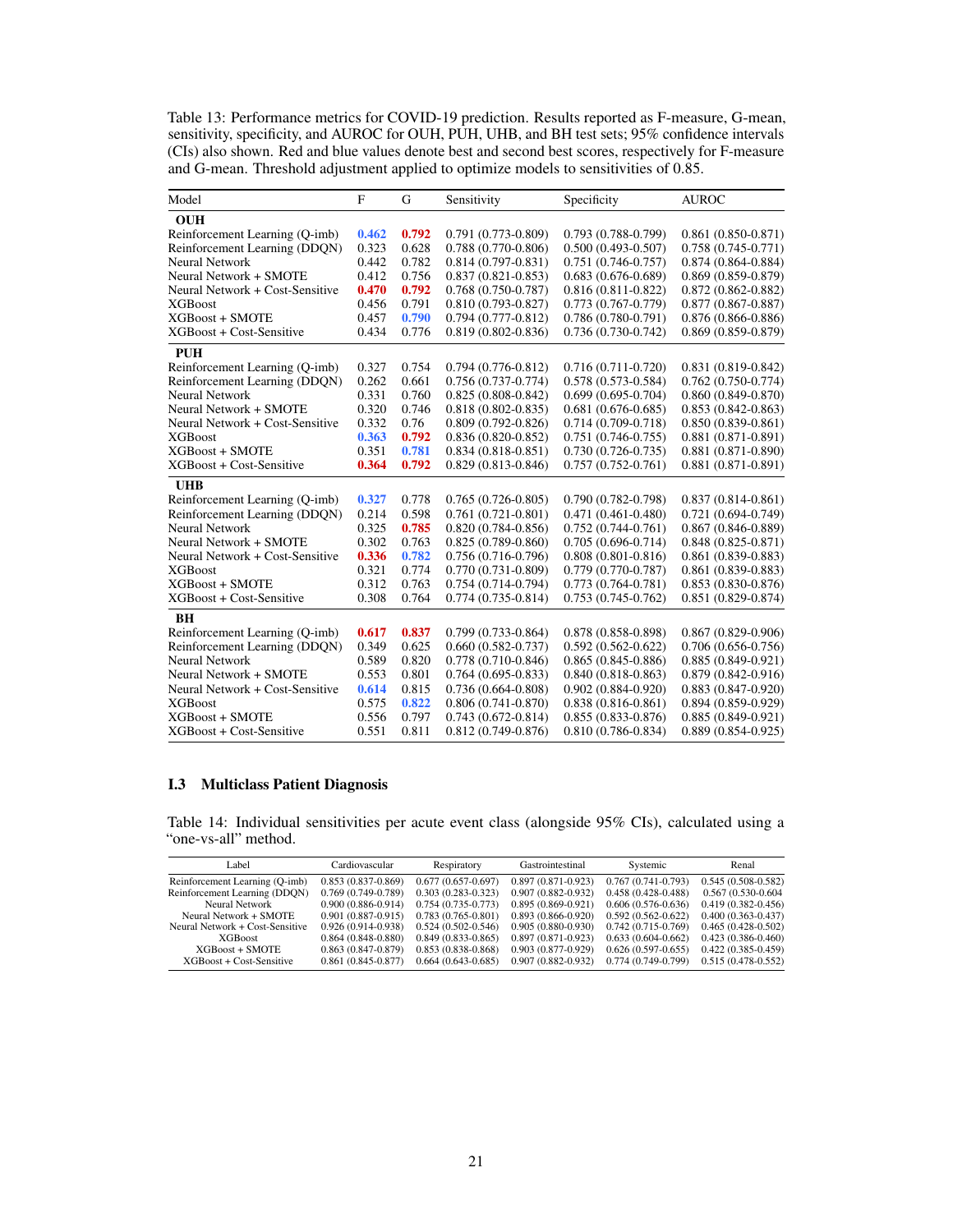| Label                           | Cardiovascular | Respiratory | Gastrointestinal | Systemic | Renal |
|---------------------------------|----------------|-------------|------------------|----------|-------|
| Reinforcement Learning (Q-imb)  | 0.906          | 0.780       | 0.938            | 0.830    | 0.714 |
| Reinforcement Learning (DDQN)   | 0.799          | 0.522       | 0.931            | 0.651    | 0.681 |
| Neural Network                  | 0.889          | 0.803       | 0.941            | 0.754    | 0.643 |
| Neural Network + SMOTE          | 0.891          | 0.812       | 0.940            | 0.748    | 0.630 |
| Neural Network + Cost-Sensitive | 0.873          | 0.703       | 0.944            | 0.817    | 0.669 |
| <b>XGB</b> oost                 | 0.912          | 0.823       | 0.942            | 0.770    | 0.647 |
| XGBoost + SMOTE                 | 0.912          | 0.824       | 0.945            | 0.767    | 0.646 |
| $XGBoost + Cost-Sensitive$      | 0.911          | 0.769       | 0.947            | 0.830    | 0.694 |

Table 15: Individual G values per acute event class, calculated using a "one-vs-all" method.

## I.4 Additional Discussion

When threshold adjustment is not applied, we found that reinforcement learning was the only method that achieved clinically-effective sensitivities for COVID-19 prediction. We found that both baseline methods (neural network and XGBoost without any imbalanced learning strategy applied), achieved poor sensitivities for COVID-19 prediction, with the XGBoost baseline achieving slightly better results. This was also found to be the case in the multiclass diagnosis task, as the baseline methods tended to have poorer performance on minority classes, with the XGBoost performing slightly better. This is expected, as most standard supervised learning models assume that classes are equally distributed (Ganganwar, 2012; Zong et al., 2013); and thus, skewed distributions can negatively affect the minority class (Haixiang et al., 2017; Kaur et al., 2019). The XGBoost baseline model may have achieved slightly better sensitivity, as it is an ensemble method, which inherently combines the predictions of multiple models, improving the generalization error. However, sensitivity is still low, as ensemble methods still require a base classifier, which is usually a conventional machine learning model that typically isn't suitable for imbalanced data (Haixiang et al., 2017).

When SMOTE was added to training, both the neural network and the XGBoost model only improved slightly in detecting COVID-19 cases (mean sensitivities still  $\langle 0.5 \rangle$ ). This may be because the added synthetic examples helped create larger (and thus, less specific) decision regions, making generalization easier. However, the improvement may have been minimal because new examples could have been generated from overlapping regions. This is especially relevant to health-related tasks, as clinical data is heterogeneous, and understanding how social, behavioral, and genetic factors collectively and independently impact outcomes is difficult (Yang et al., 2021a). Thus, it can be hard to confidently augment data, resulting in noisy regions. This is also reflected in the multiclass patient diagnosis task, where SMOTE did not impact XGBoost performance and decreased the performance of the neural network.

The addition of cost-sensitive weights improved sensitivities of both baseline models for COVID-19 prediction. This effect was especially noticeable with the neural network, as it achieved a much higher mean sensitivity compared to its baseline (mean sensitivity of 0.703 [CI range 0.539-0.785], from 0.236 [CI range 0.071-0.388]). This was also the case for the multiclass diagnosis task, as the sensitivity of minority classes also improved compared to respective baselines (however, at the cost of majority class prediction). This is expected, as cost-sensitive weights put more attention to samples from the minority class, allowing the backpropagation algorithm to assign weights to classification errors in proportion to the class imbalance.

However, in general, reinforcement learning achieved the highest (or second highest) G-mean scores across test sets, except for PUH when threshold adjustment was used. This may be related to the RL method also having poorer overall classification performance on PUH, possibly owing to site-specific differences (e.g. differences in protocols or methods used to collect and process data). RL also achieved the highest (or second highest) F-scores when threshold adjustment was applied. When no threshold adjustment was applied, F scores were not as high compared to other models that had much lower sensitivity (<0.61), but very high specificity (>0.93). This is because these models generally had fewer false positives, which results in a higher F score (as shown in Eq. 12).

For the multiclass diagnosis task, we found that RL achieved the strongest performance in terms of classification performance and balanced performance (for both individual minority class scores and mean scores across all classes). However, all models performed achieved the lowest sensitivities for